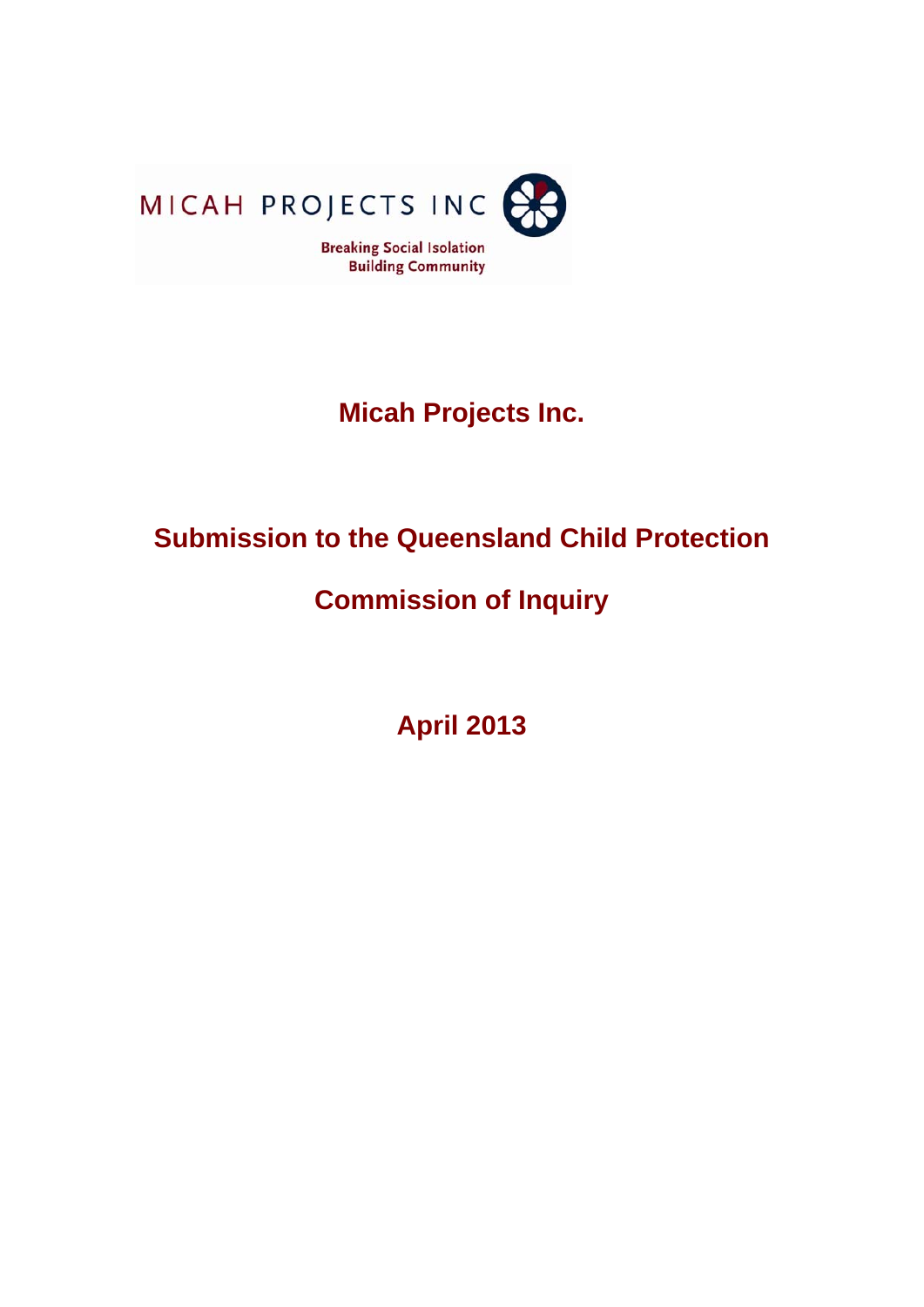# **Table of Contents**

| 1. |                                                                                |                                                                         |  |  |  |  |  |  |  |
|----|--------------------------------------------------------------------------------|-------------------------------------------------------------------------|--|--|--|--|--|--|--|
|    |                                                                                |                                                                         |  |  |  |  |  |  |  |
| 3. | Innovation, research and evaluation projects focused on vulnerable families. 6 |                                                                         |  |  |  |  |  |  |  |
| 4. |                                                                                |                                                                         |  |  |  |  |  |  |  |
|    | 4.1                                                                            |                                                                         |  |  |  |  |  |  |  |
|    | 4.2                                                                            |                                                                         |  |  |  |  |  |  |  |
|    | 4.3                                                                            |                                                                         |  |  |  |  |  |  |  |
|    | 4.4                                                                            | Investment in a strong secondary service system - value for money 14    |  |  |  |  |  |  |  |
|    | 4.5                                                                            | Characteristics of a secondary service system - complimenting universal |  |  |  |  |  |  |  |
|    | 4.6                                                                            |                                                                         |  |  |  |  |  |  |  |
|    | 4.7                                                                            |                                                                         |  |  |  |  |  |  |  |
|    | 4.8                                                                            |                                                                         |  |  |  |  |  |  |  |
| 5. |                                                                                |                                                                         |  |  |  |  |  |  |  |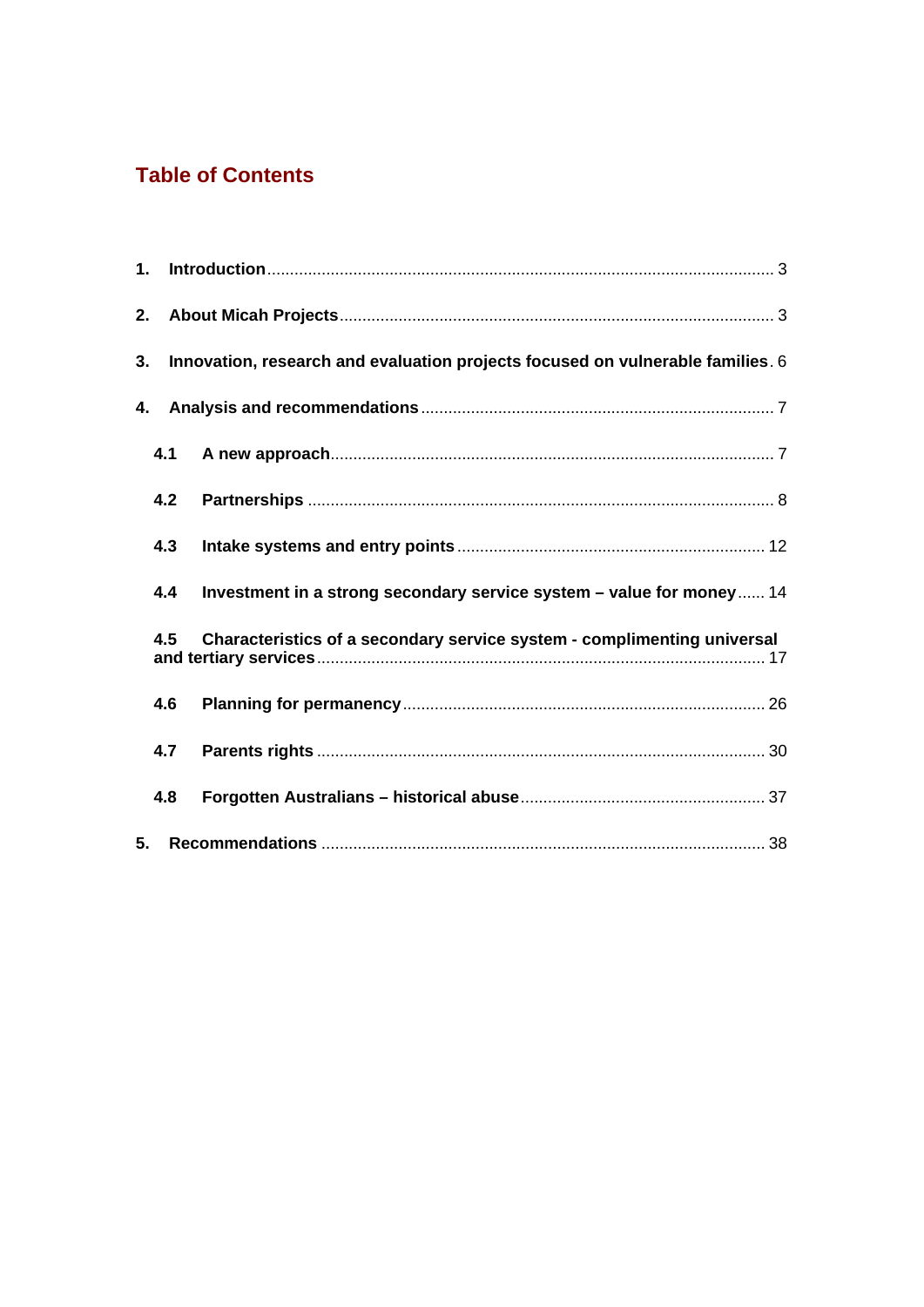# **1. Introduction**

Micah Projects welcomes the opportunity to provide a submission to the Queensland Child Protection Commission of Inquiry (the Inquiry). We recognise the outcomes of the Inquiry will have a longstanding and significant impact on the future of Queensland's child protection system.

In response to the Terms of Reference for the Inquiry we provide below a proposal for significant reform to particular areas and focus of the current system.

Micah Projects submits that a responsive, effective and efficient child protection system in Queensland must investigate a new approach to child safety; place a much needed emphasis on partnerships across the child protection system; focus on effective and robust intake systems and entry points; invest effectively and efficiently in a strong secondary support system and evidence based models of secondary service provision; have flexible and innovative permanency planning processes; focus on parents' rights in the decision making processes within the child protection system; and, further recognise the impact of historical abuse and past mistakes in the child protection system and the intergenerational and longstanding impact of trauma.

In particular, through these options, we have addressed the following Terms of Reference:

- whether the current use of available resources across the child protection system is adequate and whether resources could be used more efficiently
- the current Queensland government response to children and families in the child protection system
- the transition of children through, and exiting the child protection system
- the effectiveness of monitoring, investigation, oversight and complaint mechanisms and ways to improve the oversight of and public confidence in the child protection system.

The submission also supports the Commissioner's task to include recommendations on the following issues:

- any reforms to ensure that Queensland's child protection system achieves the best possible outcomes to protect children and support families, and
- legislative reforms.

A number of the questions from the recent Discussion Paper are addressed throughout this submission.

# **2. About Micah Projects**

Micah Projects is a community organisation working with vulnerable individuals and families living in Brisbane. Micah Projects provides services for people with a wide range of needs relating to homelessness, mental health, disability, historical abuse in institutions, domestic violence and social exclusion. **In 2011-12 we supported 2884 adults, and 1319 children in Brisbane**.

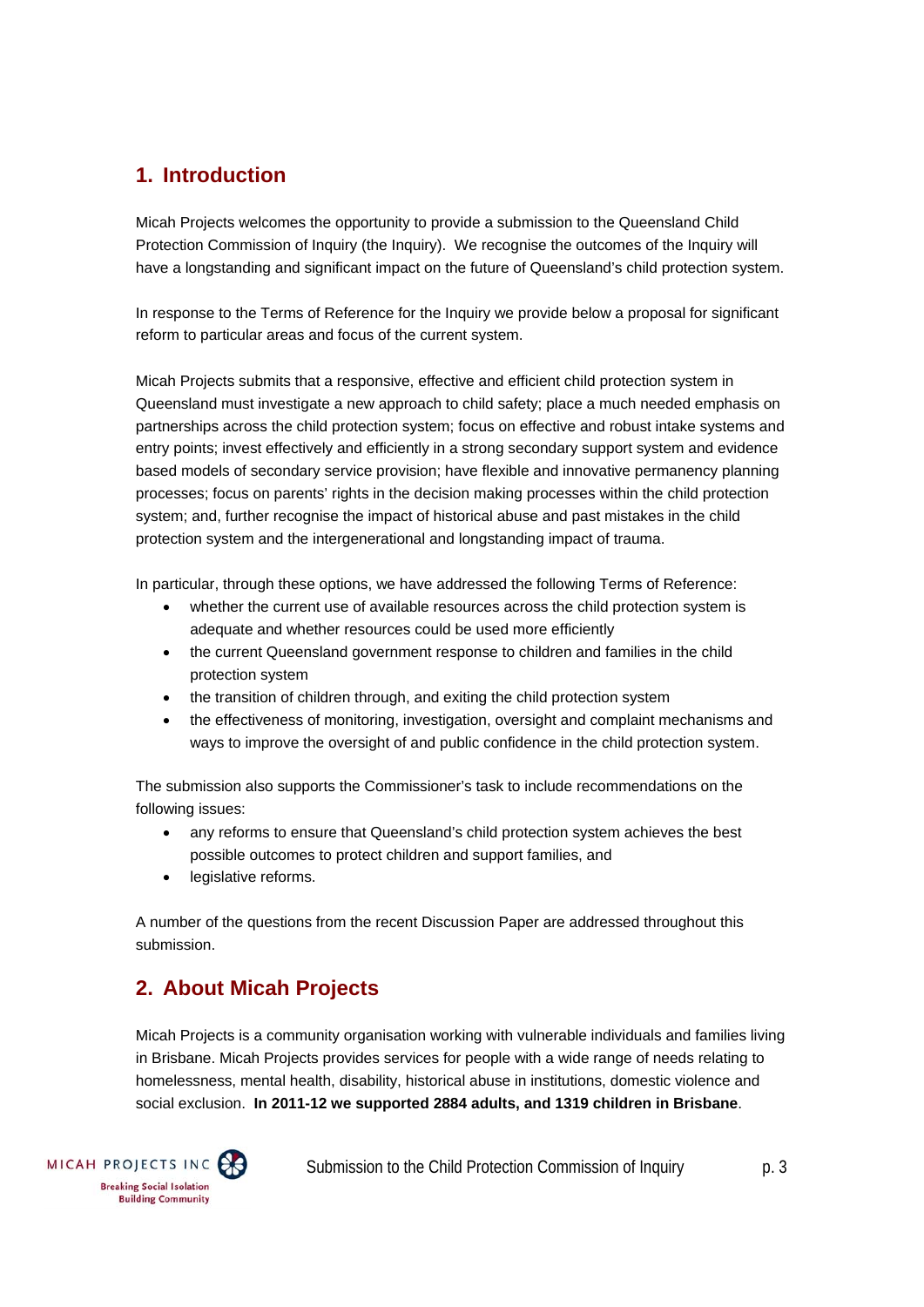The majority of Micah Projects' funding is from the Queensland Government, with 34 contracts across the Department of Communities (Community, Child Safety, Homelessness, Women's and Disability Services) totalling more than \$11 million.

Micah Projects is a secondary service, working with individuals and families who are at risk, in crisis or vulnerable in one or more ways.

Micah Projects' work with vulnerable children and their families differs based on service type, funding and eligibility. However this work can be broadly categorised in two different areas  $-1$ ) adult-focussed and 2) child and family-focussed services:

#### 1. **Adult-focused services**

Micah Projects' adult-focussed services are funded to work with adults with needs relating to homelessness, mental illness or disability, historical abuse in institutions and social exclusion. However they have contact with significant numbers of parents presenting with their children, many of whom are vulnerable or at risk of harm. For example, last year our Assessment and Referral team supported **297 families with 526 children that were homeless or at imminent risk of homelessness** to find or maintain housing.

The main presenting reasons for families accessing these services are:

- homelessness or housing crisis
- domestic violence
- financial difficulty
- mental illness or disability
- historical abuse in an institution.

Secondary issues identified by individuals and common across individuals accessing Micah Projects' services are:

- substance misuse
- mental illness
- chronic disease
- financial difficulty
- housing stress.

There is increasing knowledge about the risks to children who are exposed to domestic and family violence, homelessness, parental mental illness and problematic alcohol and substance abuse.

In recent years, Micah Projects has worked proactively to improve our response to vulnerable children accessing our services, regardless of eligibility, funding stream or entry-point to the organisation. A recent Department of Families, Housing, Community Services and Indigenous Affairs (FaHCSIA) funded project under the child aware initiatives program saw the organisation

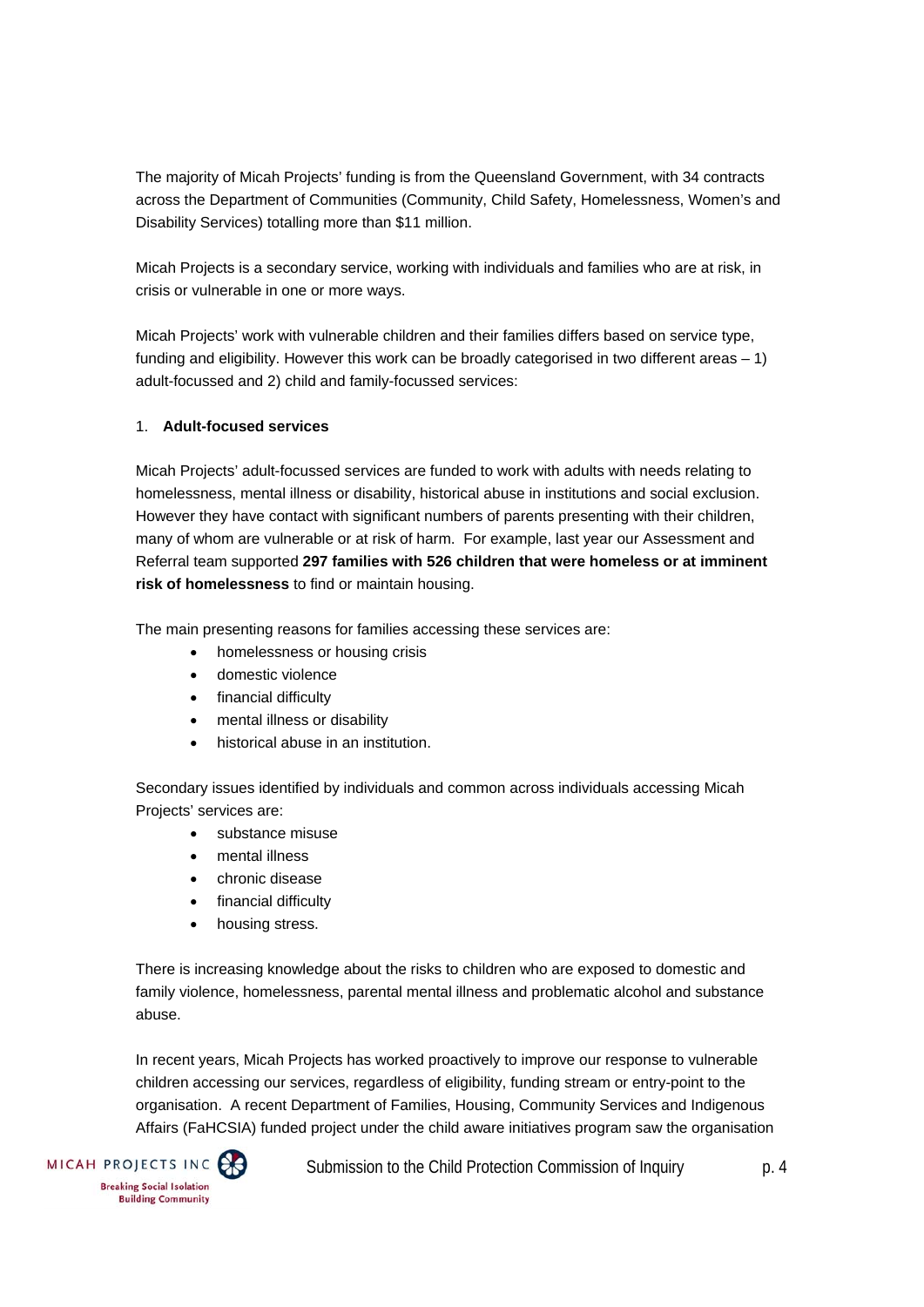develop and trial an evidence-based practice guide for workers in adult-focused teams to assess for children's needs and implement brief interventions to respond to these needs (see attachment 1).

#### **Micah Projects work with Forgotten Australians 1998-2013**

Forgotten Australians are people who as children were placed in care in an orphanage, home, or other form of out of home care during the last century. Since our inception, Micah Projects has worked in partnership with Forgotten Australians for 15 years to seek justice for the abuse many experienced as children. We established the nation's first dedicated Forgotten Australians support service and resource centre in partnership with the Historical Abuse Network (a peer network for people who have experienced abuse in institutions, foster care and detention in Queensland).

Micah Projects Forgotten Australians Support Services are based at Lotus Place and include:

- state-wide information and referral
- drop in space for individual support and group activities
- community education, memorials and rituals
- Esther Advocacy and Redress Services, processing complaints through internal church and organisational processes, civil and criminal systems.

Micah Projects' extensive experience working with adults who were in care themselves as children, informs our approach to working with families and children today.

#### 2. **Child and Family-focussed services**

Micah Projects has worked proactively to develop and deliver **quality secondary family support services**. Currently, the organisation has the following services within our Family, Women and Children's Service Area:

*Brisbane Domestic Violence Service* – Brisbane's regional domestic violence service delivering information, crisis support, outreach casework support and programs for children.

#### *Services Provided (Jan – Dec 2012)*

- 2502 hours of general service availability information, advice and referral
- 5165 hours of counselling provided to adults, and 934 hours provided to children
- 27 community education events.

*Young Mothers for Young Women –* Supports young women who are pregnant and parenting through a model that brings together peer support, groupwork, early childhood programs and family support. Young Mothers for Young Women also partners with Mater Health Services to provide community facilities and support for their community antenatal clinics for more than 400 young women birthing at the Mater Mothers Hospital.

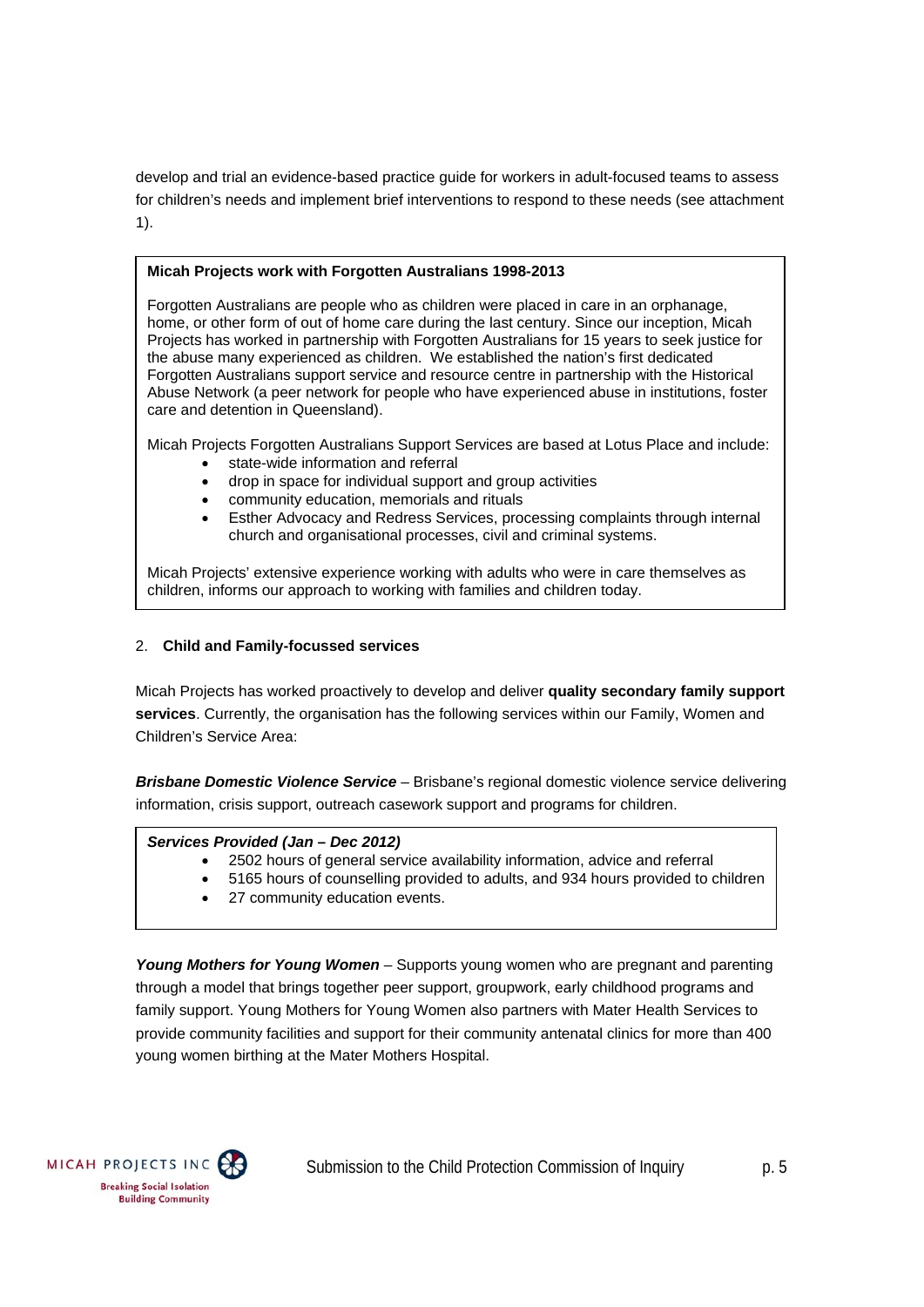#### *Services Provided (Jan – Dec 2012)*

- casework support to 119 families with 124 children under five years of age
- 72 women with 89 children participated in peer support and early childhood programs
- 84 groups were held with an average attendance of nine women and 10 children under five years of age.

*Family Support and Advocacy team –* In 2012 Micah Projects integrated a number of family support positions across the organisation so that families needing outreach family support would receive the same service regardless of their entry point to the organisation, eligibility or needs. The team works with families who are homeless, at risk of homelessness, experiencing domestic and family violence, and young parents.

#### *Families supported Jan – Dec 2012*

- 40 families, with 105 children, at risk of homelessness
- 44 families and 119 children who were currently homeless
- 40 families with 45 children under five years of age.

## **3. Innovation, research and evaluation projects focused on vulnerable families**

Micah Projects has a significant history of involvement in innovation, research and evaluation projects within this area.

In 2003 Micah Projects contributed to *More than Just a Roof: A study of family homelessness in*  Queensland<sup>1</sup>. This study explored the needs of families experiencing homelessness, concluding that family homelessness is a phenomenon requiring more than just the provision of affordable housing. The impact of homelessness on the children of the families involved in the study was substantial, including emotional impacts, behavioural problems, schooling disruptions and difficulties attending school. The study highlighted the needs of parents for support, particularly around managing children's behavioural problems, accessing child care, and ameliorating the impact of stress and other negative feelings on their children.

Micah Projects continued to support research and evaluation in the area of vulnerable families and children, and in 2007 Professor Karen Healy conducted an evaluation of the *Walking Together Project*, a 12 month project by Micah Projects providing support to 12 families to protect, nurture and be connected with their children; and engage constructively with the Department of Child Safety and other stakeholders in addressing child protection matters<sup>2</sup>. Parents were referred from the Historical Abuse Network, and were former residents of Queensland children's institutions. The *Walking Together Project* was found to be successful in

 1 Walsh, P., Milford, C. and Cain, L. 2003, *More Than Just a Roof: A Study of Family Homelessness in Queensland*, Queensland University of Technology Centre of Philanthropy and Nonprofit Studies, Brisbane.<br><sup>2</sup> Healy, K. 2007, *Walking Together: Valuing Children, Engaging Parents*, Micah Projects, Brisbane.

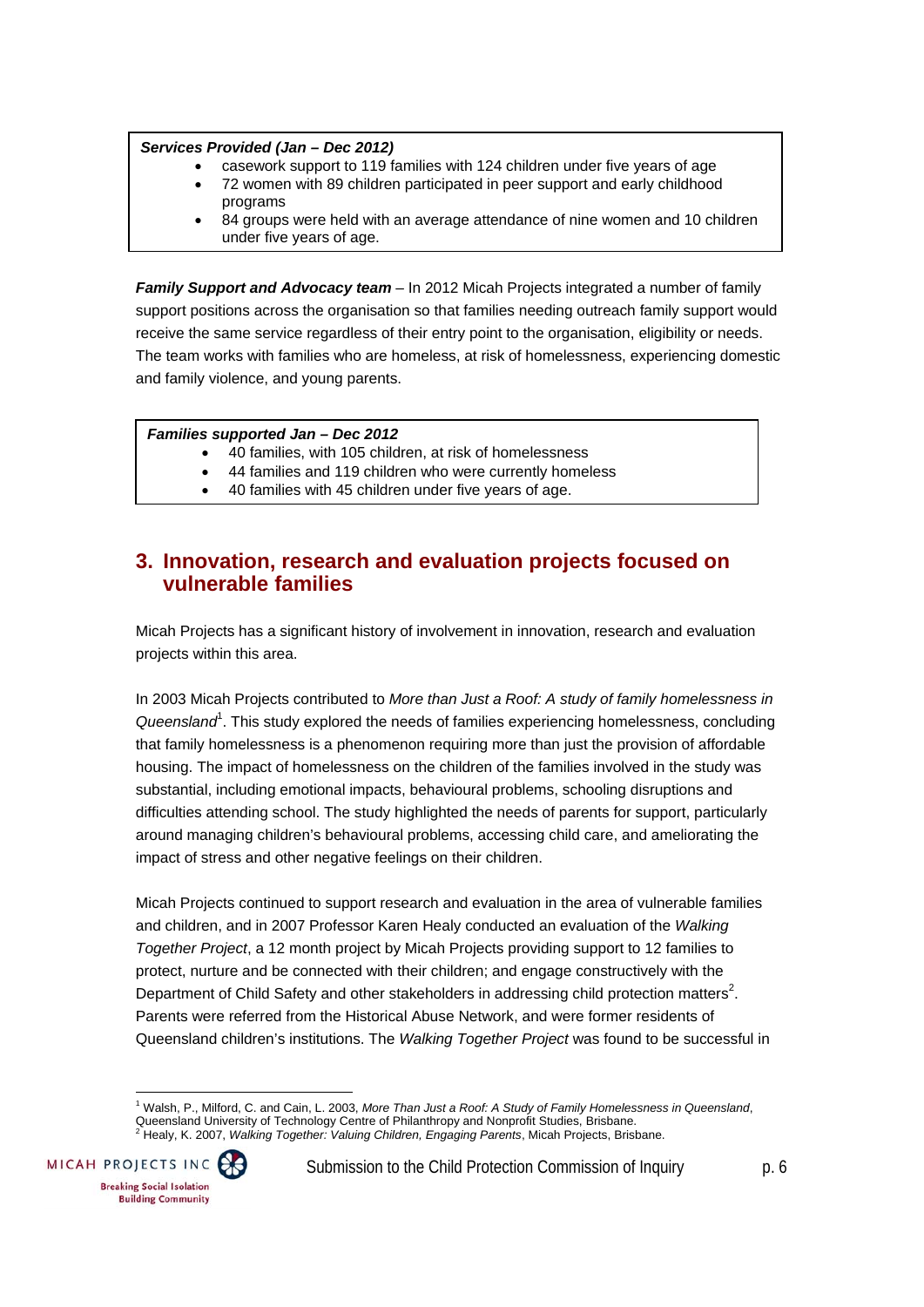advocating for parents and grandparents and increasing their engagement with child protection service systems and other human service systems.

In 2011 Micah Projects again revisited the issue of family homelessness, conducting a research project comparing vulnerable families' experiences of, and outcomes associated with, crisis intervention and outreach planned family support services. The project tracked an initial 88 families over a 14 month period. The report found a number of vulnerabilities for families outside of pure housing need. The families had high levels of involvement in child protection<sup>3</sup>.

In 2012 Professor Karen Healy was contracted to evaluate Young Mothers for Young Women, a program of Micah Projects which provides antenatal support, family support, peer education, advocacy and early childhood programs to pregnant and parenting women under the age of 25 years. The evaluation identified a number of strengths and challenges for the program, with a key recommendation being to "Consider development of... a "family hub" within Micah Projects"<sup>4</sup>.

Micah Projects has worked to continually improve our practice with vulnerable children and their families. Although Micah Projects is primarily funded to work with adults, the organisation supports large numbers of at-risk children through family, child and adult-focused service delivery teams. In 2012 Micah Projects received funding from the Department of Families, Housing, Community Services and Indigenous Affairs under the Child Aware Approaches funding. Micah Projects worked in collaboration with the Parenting Research Centre and Griffith University to both evaluate Micah Projects' efforts and progress in becoming more child aware; and extend and enhance the service and practice improvements the organisation has initiated over the past years. Critically, an evidence-based Child and Parenting Needs Practice Guide was developed to structure the work of adult-focused services in their engagement with children<sup>5</sup>, as mentioned above.

# **4. Analysis and recommendations**

# **4.1 A new approach**

Western OECD countries have adopted two different approaches to child safety $6$ ; a child protection approach or a family service approach.

**A child protection approach**, which focuses on the early involvement of government if there is suspected abuse or neglect and includes coercive intervention at an early stage in any work with families. This is the current approach which is used in Queensland and up until recently in most Australian States. This approach focuses on preventing *possible* immediate harm to a child but

Alliance for Children and Youth, Melbourne.



 3 Healy, K. 2011, A *study of crisis intervention and planned family support with vulnerable families*, Micah Projects, Brisbane.<br><sup>4</sup> Uselu K

Healy, K. 2012, *Evaluation of Young Mothers for Young Women,* Micah Projects, Brisbane. 5

From the Later more information see the Micah Projects webpage - http://www.micahprojects.org.au/services/innovation-research-<mark>and-evaluation-unit/child-aware-approaches-project</mark><br><sup>6</sup> Allen Consulting Group 2008, *Inverting the pyramid: Enhancing systems for protecting children,* Australian Research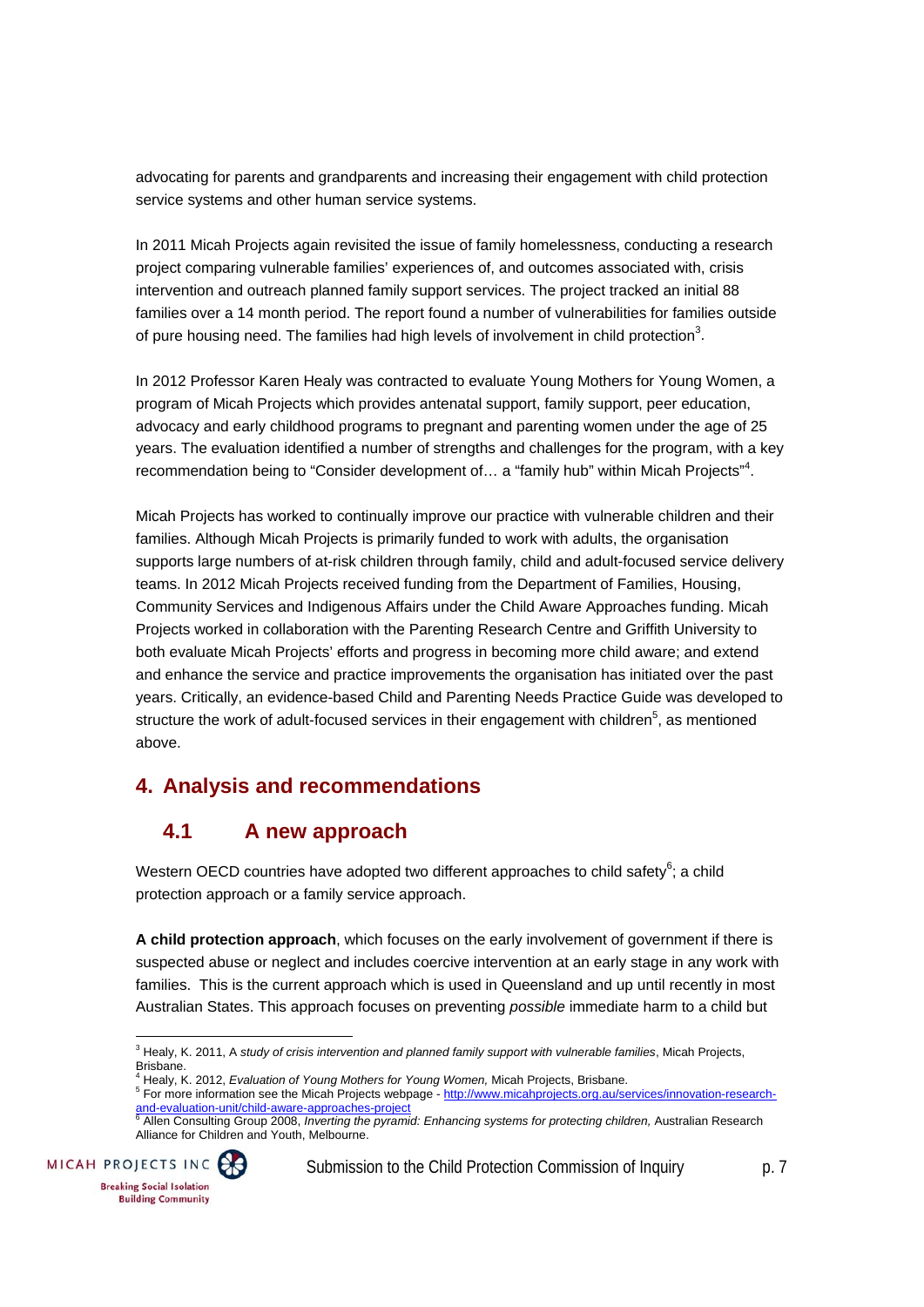unfortunately there is no evidence that this achieves positive longer term outcomes for the wellbeing of the child, in fact there is considerable evidence to the contrary. Please refer to section *4.8 Forgotten Australians – historical abuse* for more information regarding the historical context.

#### **Recommendation**:

**Micah Projects recommends a family service approach to child safety.** This starts with the recognition that, in all but a small percentage of cases, children are best cared for within the family. Family wellbeing and the parent-child relationship are the foci of support. Community based intervention and support to the family and child is normalised and parents feel comfortable in accessing services. The use of coercive statutory intervention is a last resort.

**The goal of the new system:** A new and reformed service system must be driven by a goal to prevent rather than respond to child abuse and neglect within their families.

**The guiding value of the new system:** The guiding value must be that abuse and neglect *can* be prevented in the vast majority of families, given adequate support early enough<sup>7</sup>.

#### **The role of primary, secondary and tertiary services in the new system:**

- Secondary services providing targeted support to "at risk" families must be at the centre and the essential focus of the new system.
- Primary services should accept responsibility for working with complex family issues and be able to support secondary services.
- Tertiary child safety services should view themselves as a service of last resort dealing with the most extreme and self-evident cases. They must accept that a strong secondary service system is essential for the safety and well-being of the child and trust that this system has the ability to accurately assess risk and refer to and work with the tertiary system as necessary.

# **4.2 Partnerships**

Relevant questions from the Discussion Paper:

- *What is the best way to get agencies working together to plan for secondary child protection services?*
- *What is the best way to get agencies working together to deliver secondary services in the most effective way?*

Partnerships across the **whole** child protection system are essential.

Micah Projects submits that the current system:

 7 See p.29 of the Allen Consulting Group 2008, *Inverting the pyramid: Enhancing systems for protecting children,* Australian Research Alliance for Children and Youth, Melbourne.

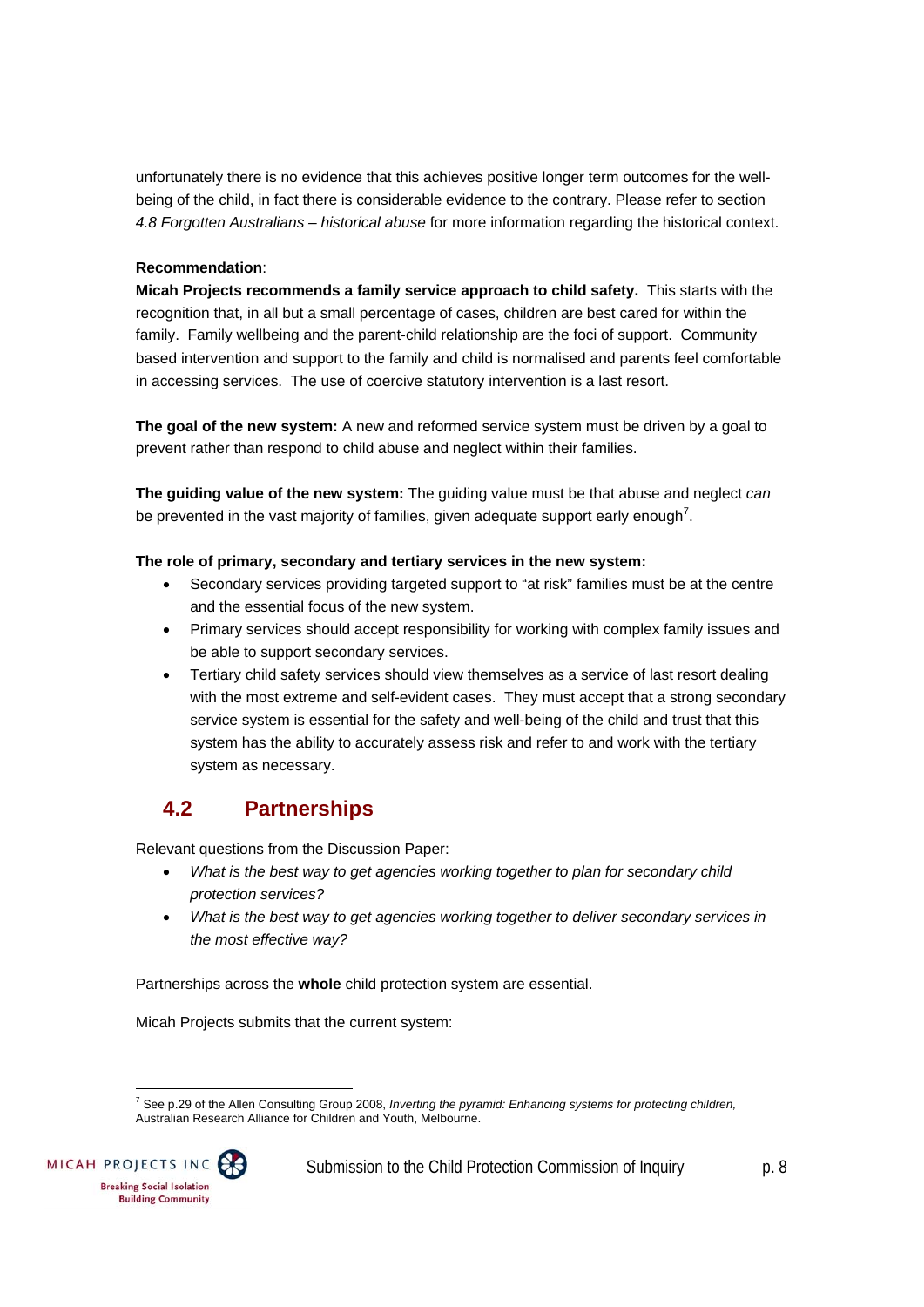- Has not developed essential models of partnership that are necessary to provide integrated services for families, in particular building an effective partnership between government and non-government services
- Has not provided avenues which enable the parent's views to be respected and fed into all levels of the system – at the policy and program level as well as at the intake and assessment stage and at the case planning and service provision level.

The Inquiry has recognised the importance of service agencies working together to improve responses to families and children to ensure the safety and well-being of children.

Micah Projects submits that mandated collaboration is not an effective response. A new and integrated response to delivering services requires a "partnership" approach**, not just between funded non-government services but also between government and funded services and between the services and families.**

Such an approach has been clearly supported in all recent research. A recent report published by the Australian Research Alliance for Children and Youth identified the need for collaboration across the range of primary, secondary and tertiary services that aim to prevent the occurrence or re-occurrence of child abuse and neglect $8$ . This conclusion is supported by the experience of Micah Projects and the services it works with.

#### **Recommendations:**

**Implement essential elements of partnerships in the child protection system** 

**Shared vision**

All parts of the reformed service system (universal, secondary and tertiary, government and nongovernment) need to develop a shared vision around preventing child abuse and neglect. This system must focus on working with parents to meet their aspirations for their children and themselves as a family and on outcomes for the child both now and in the longer term. The articulation of a shared vision should be developed through joint planning and the identification of the desired **outcomes** for children and families and working "with" rather than "on" families. The "outcomes" focus is essential to redirect the system towards actual improvements in children's lives – as distinct from the current focus of the system on measuring system processes and outputs.

 8 Allen Consulting Group 2008, *Inverting the pyramid: Enhancing systems for protecting children,* Australian Research Alliance for Children and Youth, Melbourne.

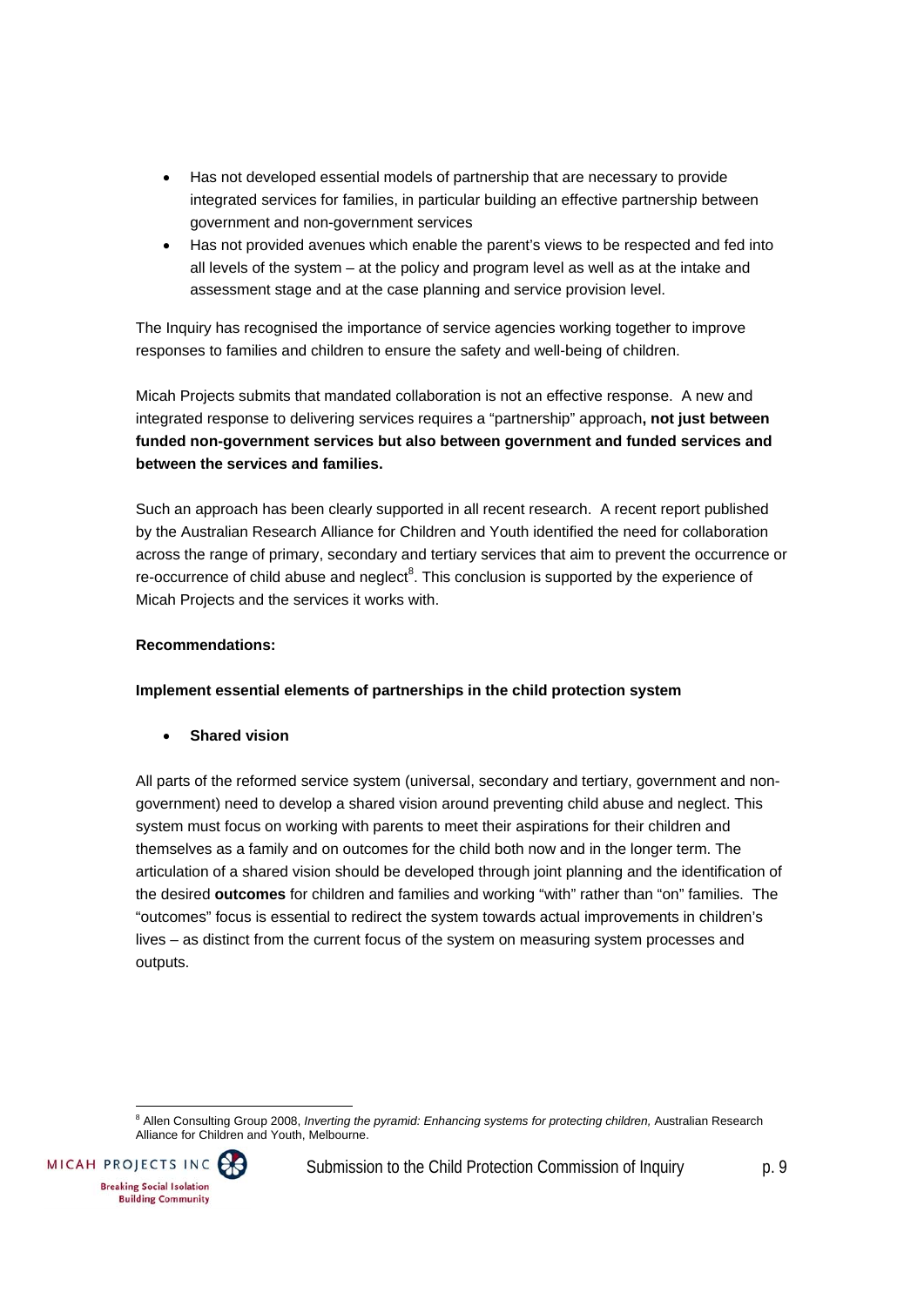#### **Culture change**

Building a supportive culture which ensures mutual respect and shared responsibility between professional groups and providers is essential. This will involve significant cultural change within organisations which will be helped by:

- o liaison officers to be embedded in another agency (an effective element of Child FIRST model in Victoria)
- o shared assessment frameworks around risk as well as a shared view of how to respond to it
- o joint training
- o integrated case management
- o possible co-location and integrated services.

#### **Local area planning and implementation with an integrated governance model**

This needs to be at the local level, supported and facilitated by a similar integrated governance model at the central level. This submission supports the proposal in the Commission of Inquiry's Discussion Paper (pp.53-55) for a locally developed family support needs plan as a means to enable multiple agencies to work together to deliver services to families that require them.

Essential pre-requisites for successful joint planning and implementation are:

- o Resources for planning and building collaborative mechanisms that provide equal weighting to views of government agencies, local non-government service providers, as well as service users - local families and their children (we question the need for local government involvement as in most instances they are neither a service planner nor a service provider)
- o A governance model for local planning that involves all of the above partners and segregated funds to allow the planning to progress unimpeded (attempts at local area planning in human services have been unsuccessful in the past as they have relied on internal departmental resources that are progressively withdrawn as they are overtaken with more urgent service demands. As well they have been unsuccessful because of too much interference from centrally located policy and program "experts" in the department with little or no local knowledge and experience)
- o A shared vision and agreed power-sharing and/or partnering with nongovernment service providers as well as with service users, in particular vulnerable families and children
- o Delegation of resources to the regional level to allow effective implementation.
- o Recognition and resourcing of the costs of coordination to all participating agencies.

#### **Reform to funding and accountability arrangements**

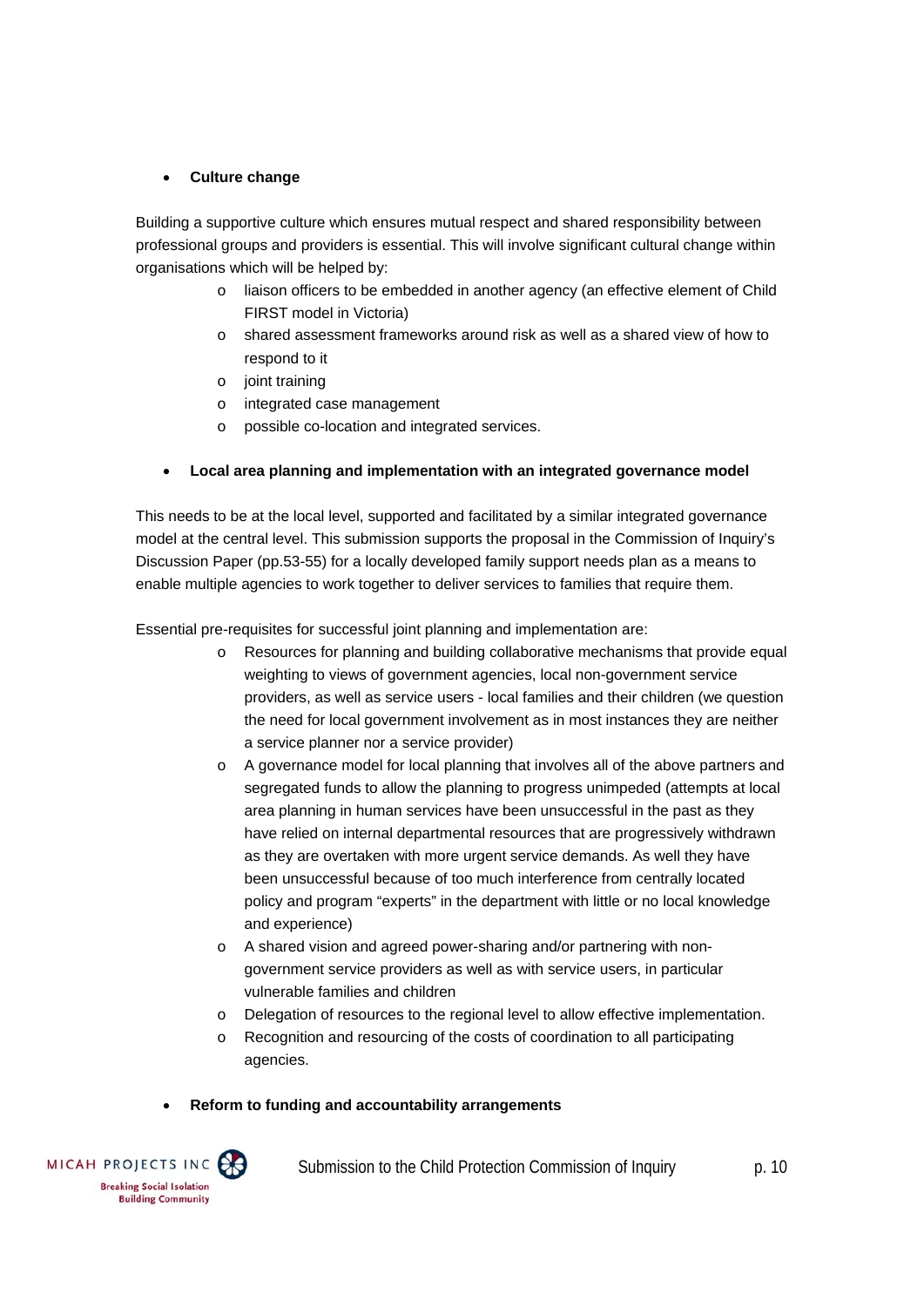Current purchasing and contract management arrangements by the department encourage competition rather than collaboration between services at the local level. In addition, the Department's approach to contract management builds mistrust and blame-shifting between the funder and the service provider. Local funding arrangements which require the development of agreed local plans and collaborative contracting are strongly supported. Collaboration and cross agency work should be rewarded. A vastly improved relationship between government and nongovernment services is essential for professional partnerships and respectful and collaborative practice. It is important that collaboration and capacity to deliver services to match demand and expected outcomes are funded alongside each other to achieve improved outcomes for children and families, and a sustainable service system.

#### **Strong leadership**

Strong leadership is essential for this change to occur and must come from the highest levels of government. Politicians as well as the media will need to reinforce the new approach rather than reacting negatively to any public instance of child abuse or neglect in a way that leads to backtracking and reinforcing the current risk-averse approaches.

#### **Partnerships with parents**

Micah Projects' experience of working with families indicates the absolute importance of respecting the perspective that parents bring to any discussion of what works in prevention and early intervention in the child protection system. Current programs are developed and delivered "top-down", involving some consultation with children through the work of the Children's Commission and advocacy organisations like Create, but no consultation at all with parents. Solutions are developed without an understanding of the values or the perceived needs of parents.

If the focus of a new child protection system is to be on providing improved and integrated primary and secondary services, then it is essential that parents are involved and their views taken into account at all levels of policy and program design and implementation.

At the policy and program level, Micah Projects has been actively involved in developing and supporting the Family Inclusion Network in Brisbane. We have conducted forums and collected evidence from our service users – parents whose children have been taken into care.

Their views have been brought together in Part 2 of a recent submission provided to the Child Protection Inquiry by the Brisbane Family Inclusion Network (January 2013). They have very clear views on what services they need to help them and their children to prevent the intervention of child safety and they have very clear views about who should provide them (pages 19-20). They can state clearly what is needed to ensure children are reunited as quickly as possible with their family (pages 20-24).

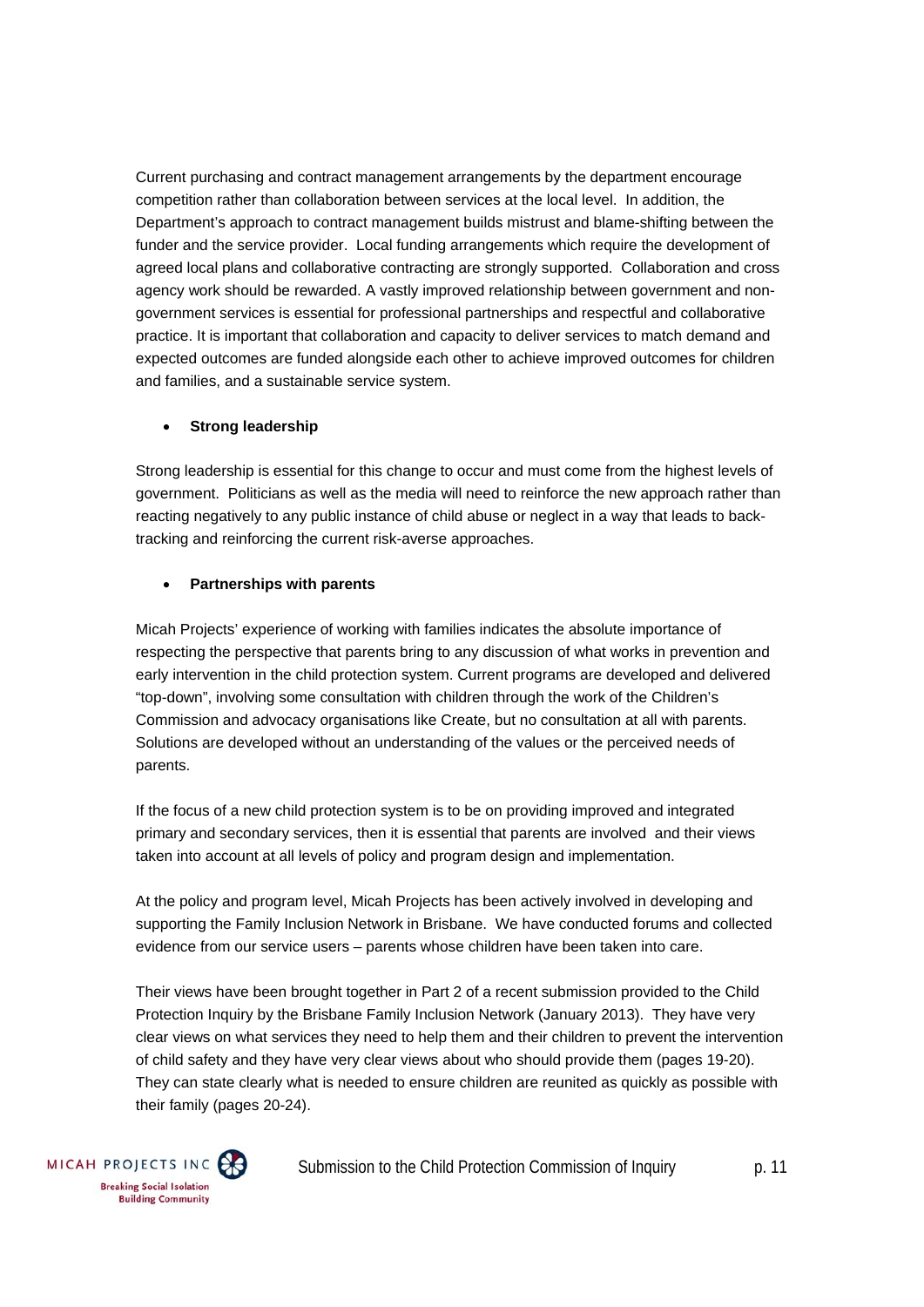Micah Projects submits that:

 For a reinvigorated primary and secondary service system to work the views of parents must be taken into account and they must be actively involved, through organisations like the Family Inclusion Network, in both central and local area planning and implementation. The system cannot be improved without this advice about what works. New funding should be available for a system of family inclusion groups across Queensland.

The voice of parents in any child protection intervention is further explored in section *4.7 Parents Rights*.

## **4.3 Intake systems and entry points**

*Relevant questions from the Discussion Paper:* 

- *Which intake and referral model is best suited to Queensland?*
- *Should the department have access to an alternative response to notifications other than an investigation and assessment (for example, a differential response model)? If so, what should the alternatives be?)*

An essential element of the new child protection system must be the development of multiple intake points for the variety of concerns that presently clog up the child protection system. This system has become the central point for too great a range of matters. It has become unwieldy and unmanageable and the Child Safety Department is unable to continue to manage all of the concerns that are reported to it. Two concerns in particular require a specialist and separate intake point: domestic violence and child sexual abuse. Parallel to this there needs to be multiple community based entry points across the state for families to self-refer to secondary services.

#### **Recommendations**

Micah Projects submits that a reformed intake and referral system should include:

- **A single government intake system for statutory child protection concerns** with the capacity for differential response
- **The establishment of a specialist intake point for domestic violence related matters.** These matters are more appropriately dealt with in the first instance by the police, the courts and specialist domestic violence services. This should be the first and visible point of contact
- **The establishment of a specialist intake point for sexual abuse related matters.** These matters relate to criminal proceedings and an immediate and possibly forensic investigation is required. Specialists involving police, health, Attorney General's Department and sexual abuse services should more appropriately be the first point of contact.
- **The secondary service system must have a number of easily accessible and visible entry points where immediate help can be obtained.** This could mean one in each

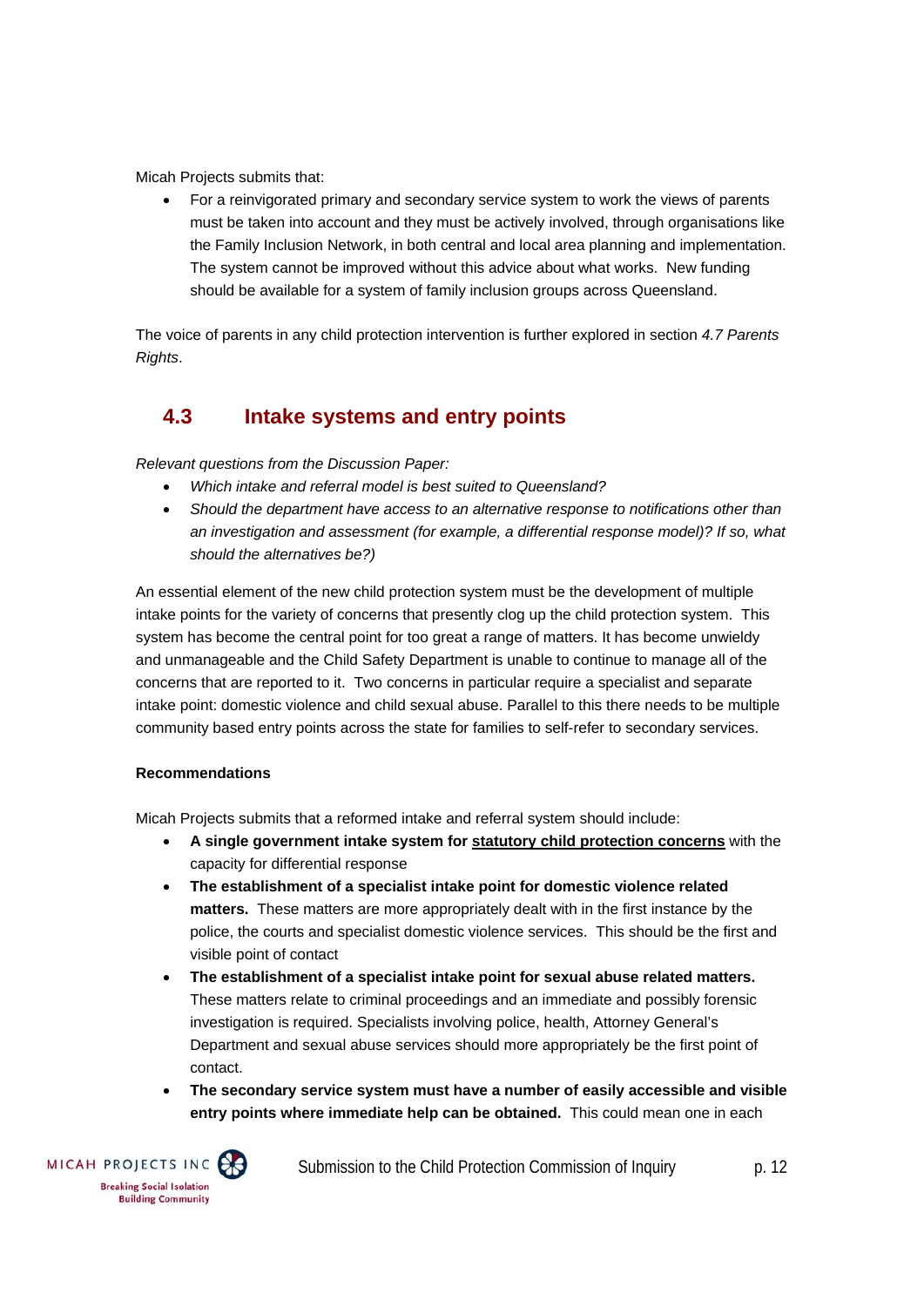region developed and funded on the basis of local area plans (discussed above under Partnerships). Access through a single point of contact (as envisioned in "dual referral pathway") will only lead to referrals and no immediate help from services, even though the need may be urgent.

**Voluntary self referral to the secondary service system.**

**A potential model for intake for domestic violence** matters which should be explored for Queensland is the United States Family Justice Centres. These centres aim to co-locate comprehensive criminal justice and community services to reduce the number of family violence incidents, recidivism and homicides by making it easier for victims of domestic violence to seek assistance. The centres provide safety planning, counselling for victims and their children, civil legal information, meeting with a prosecutor, assistance with accessing shelter and applying for housing, assistance in filing police reports, support groups, and language interpretation  $9$ .

**A potential model for a specialist child sexual abuse intake system** is the United States Child Advocacy Centres. Child Advocacy Centres are community-based child-friendly multidisciplinary services for children and families affected by sexual abuse or severe physical abuse. They bring together (often in one location) law enforcement, prosecutors and medical and mental health professionals together with child protection investigators to provide a comprehensive response to victims and their caregivers. A recent cost benefit analysis has indicated significant savings through this approach compared to the traditional approach through child protection and the police. And this excludes the longer term savings likely through addressing early the likely negative impact into the future on the child's physical and mental health and related problems including criminal activity<sup>10</sup>.

**Entry to the secondary service system.** Simply replicating Victoria's Child FIRST model with its community based intake and dual referral pathway is not an appropriate road map for Queensland. The Victorian model was built on a much stronger and well funded secondary service system and only developed after extensive regional and local planning, partnership building and collaborative tendering. These systems and services need to be built first in Queensland. A coordinated regional secondary service system with a single entry point for a whole range of family supports may be one possibility but this would depend on many factors geography, history, specific regional needs, existing services and how they work best together etc. When the secondary service system is well-developed, it is important that it should not be confused by parents with the child protection intake system. It must remain separate although this does not, of course, preclude professionals, including possibly an outposted child protection officer, supporting the agencies in decisions about the need for tertiary services.

http://www.familyjusticecenter.com/the-family-justice-center-approach.html 10 Shadoin, A., Magnuson, S., Overman, L., Formby, J., Shao, L., 2006, *Cost-Benefit Analysis of Community Responses to Child Maltreatment: A Comparison of Communities With and Without Child Advocacy Centers*, National Children's Advocacy Center, Alabama.



 9 Family Justice Center Alliance, n.d., *The Family Justice Centre Approach,* viewed 4 March 2013,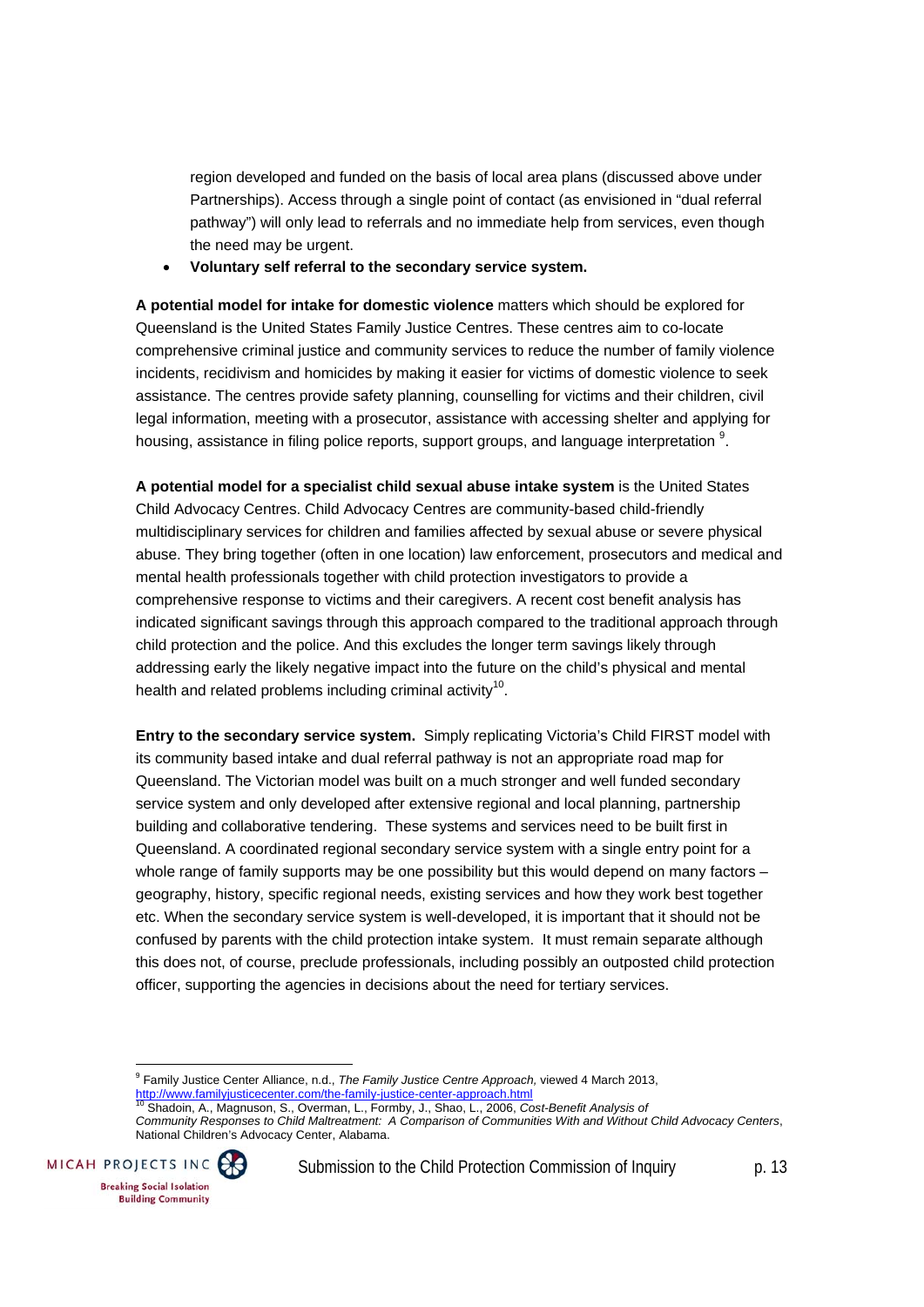There is clear evidence from a range of forums Micah Projects has held with parents, in concert with the Family Inclusion Network Brisbane, that parents often do not seek support because they fear it will be used against them by Child Safety:

*"...it (the place to get help) should just be a safe place where you can be open and get help when you need support so it doesn't get to child (protection) services."* (FIN Submission to Inquiry p. 7).

Voluntary self-referral must be a keystone of the new system in Queensland.

If the various systems of intake and entry to the secondary and tertiary systems described above were adopted in Queensland, then the alternative pathways to the provision of appropriate responses becomes self-evident:

- a child and family welfare response
- referral to forensic child protection investigation for sexual abuse or serious physical harm
- referral to domestic violence system response
- a family services matter to be dealt with by the secondary service system.

If these various intake and entry points are visible and accessible then "a differential response" approach may become redundant. Cases will by-pass the child protection system entirely.

### **4.4 Investment in a strong secondary service system – value for money**

*Relevant questions from the Discussion Paper:* 

- *Where in the child protection system can savings or efficiencies be identified?*
- *any reforms to ensure that Queensland's child protection system achieves the best possible outcomes to protect children and support families.*

Micah Projects submits that investment in the delivery of high quality secondary services that address the holistic needs of families can improve effectiveness, efficiency and economy across the wider child protection system.

#### **Recommendation:**

 **Provide additional transitional funding to make the move from an over investment in tertiary services across to secondary services in anticipation of equivalent savings at the tertiary end being achieved in the next 5-10 years.** 

The current distribution of resources across the child protection system is not efficient. Based on early and experimental estimates of expenditure in various activities in the child protection system, the Productivity Commission's Report on Government Services 2013 suggests that Queensland's relative expenditure in the child protection system is heavily weighted towards

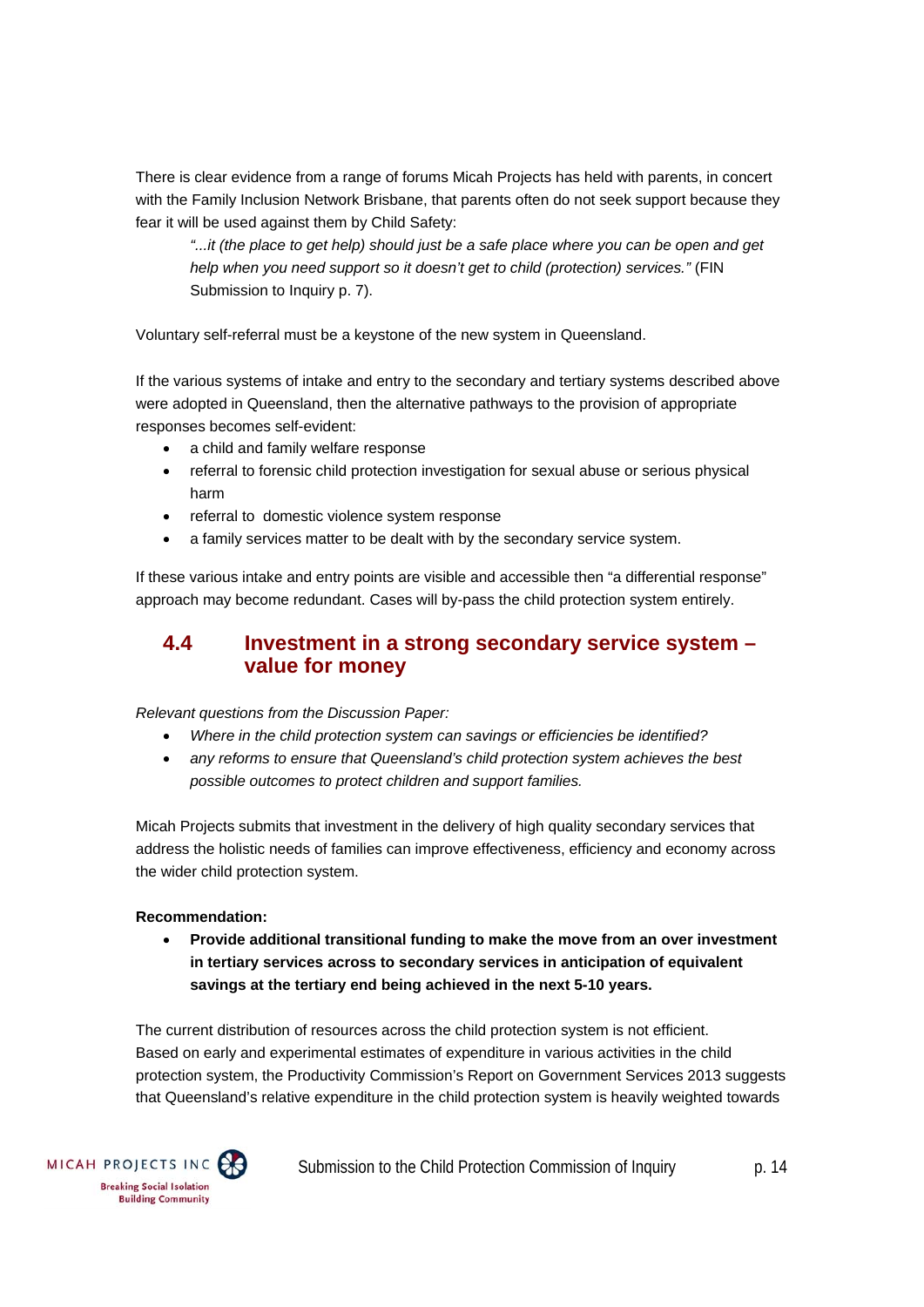the tertiary end $11$ . Despite differences in definitions between states, the relatively poor investment in Queensland in family support is hard to ignore:

| <b>Activity Group</b>   | <b>NSW</b> | <b>Victoria</b> | Queensland |
|-------------------------|------------|-----------------|------------|
| Provision of generic    |            |                 |            |
| family support          | 17.6%      | 13.4%           | 7.2%       |
| services                |            |                 |            |
| Provision of intensive  |            |                 |            |
| family support          | 14.7%      | 9.8%            | 4.2%       |
| services                |            |                 |            |
| <b>Total Family</b>     |            |                 |            |
| <b>Support Services</b> | 32.3%      | 23.2%           | 11.4%      |

**Proportion of total child protection expenditure on family support services (per cent) 2011- 12** 

(Based on Table 15.3).

Table 15A.3 of the same report indicates that in 2011-12 Queensland spent close to \$50,000 per child for out of home care services. This excludes the cumulative costs of notifications and investigations, detailed further below. The cost of \$50,000 per child is likely to be an overestimate as it is a point in time calculation (at 30 June), nevertheless there is much evidence to support the low cost of early intervention services relative to the cost of a child in care<sup>12</sup>.

Micah Projects has done detailed work on its costs for a range of family support services:

- For an average of \$3740 per year, a household is prevented from becoming homeless. Intensive, planned, family support can be provided in their home and community.
- For an average of \$4618 per year, members of a family including pregnant and parenting young women, their children and partners can receive intensive planned support and advocacy across a wide range of areas to build family resilience.
- For an average of \$1830, family members, including pregnant and parenting young women, their children and partners can access approximately 62 sessions per year of group programs aimed at antenatal care, early childhood development, social connections and parenting. This cost also supports over 1370 instances of information, advice and referral per year.
- For an average of \$9725 per year, family members including children can be supported to have safe and healthy relationships free from fear. They can access domestic violence safety planning, counselling and support. This cost also supports 1600 instances of information advice and referral per year and promotes prevention through community events, meetings and collaboration.

<sup>&</sup>lt;sup>11</sup> Productivity Commission 2013, Report on Government Services, Productivity Commission, Australia. 11 Productivity Commission 2013, *Report on Government Services,* Productivity Commission, Australia. 12 Productivity Commission 2013, *Report on Government Services,* Productivity Commission, Australia.

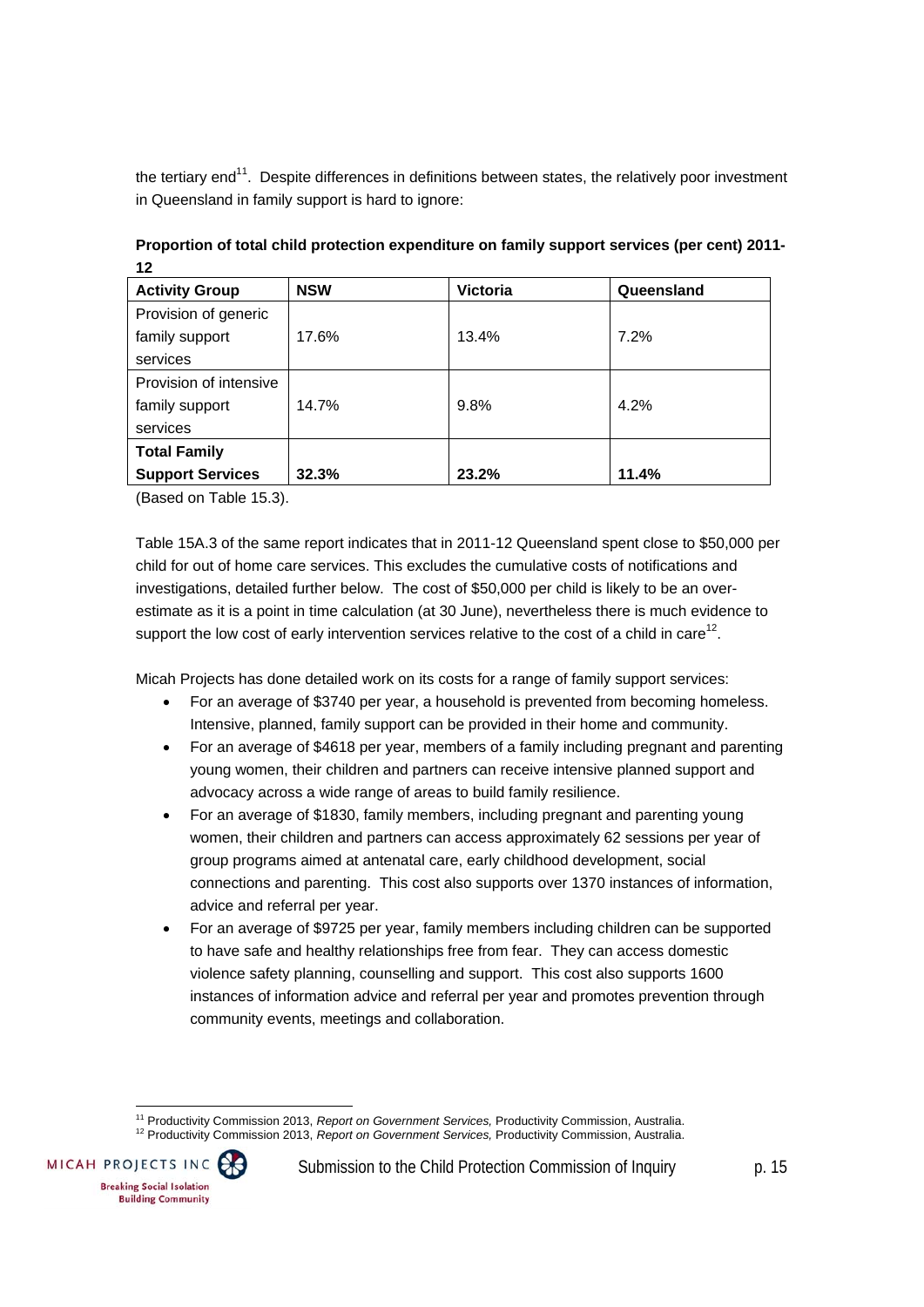For an average of \$7576 per year, families are moved from crisis to stability. Families in need of urgent support due to homelessness or domestic violence are supported from homelessness to being housed and connected with local services.

The relative cost efficiency of early intervention services cannot be doubted.

#### **a) Potential savings in the current system:**

Apart from Queensland's obvious under-expenditure in prevention and early intervention services relative to other states, the area where it has the consistently highest or second highest expenditure amongst the states per child is in notification, investigation and substantiation.

The relative expenditure per child in each state in Table 15A.2 of the Productivity Commission Report 2013 (see selected detail below) indicates that there are large potential savings to be made in Queensland through the abandonment of the current intake and assessment system and by the implementation of a system which allows:

- Multiple entry points to the system
- Differential responses at intake
- Abandonment of the current time consuming structured decision making system.

#### **Real recurrent expenditure on child protection services, per notification, per investigation and per substantiation (2011-12)13**

| <b>Activity</b> | <b>NSW expenditure</b> | Vic expenditure per | <b>Qld expenditure per</b> |
|-----------------|------------------------|---------------------|----------------------------|
|                 | per activity           | activity            | activity                   |
| Notification    | \$3,118                | \$2886              | \$12,337                   |
| Investigation   | \$5,913                | \$11,462            | \$12,337                   |
| Substantiation  | \$13,358               | \$20,300            | \$39,870                   |

(Source: Table 15A.2)

#### **b) Savings in contracting/monitoring non-government services**

There may be potential savings in this area as indicated in the Commission's Discussion Paper, but any savings should be invested in more useful evaluation of the results of the work of nongovernment services. Current departmental effort and monitoring is focussed on a very simplistic system of counting outputs of service with little or no recognition in the system of costs associated with geography, complexity and type of family needs, and most importantly evaluation of results.

Significant savings could be achieved by abandoning current internally conducted departmental program evaluations (very few of which have been made publicly available) and investing resources instead in an independent body that is able to focus on evaluation of outcomes and translating lessons for best practice directly across to service providers in order to continuously

 13 Productivity Commission 2013, *Report on Government Services,* Productivity Commission, Australia.

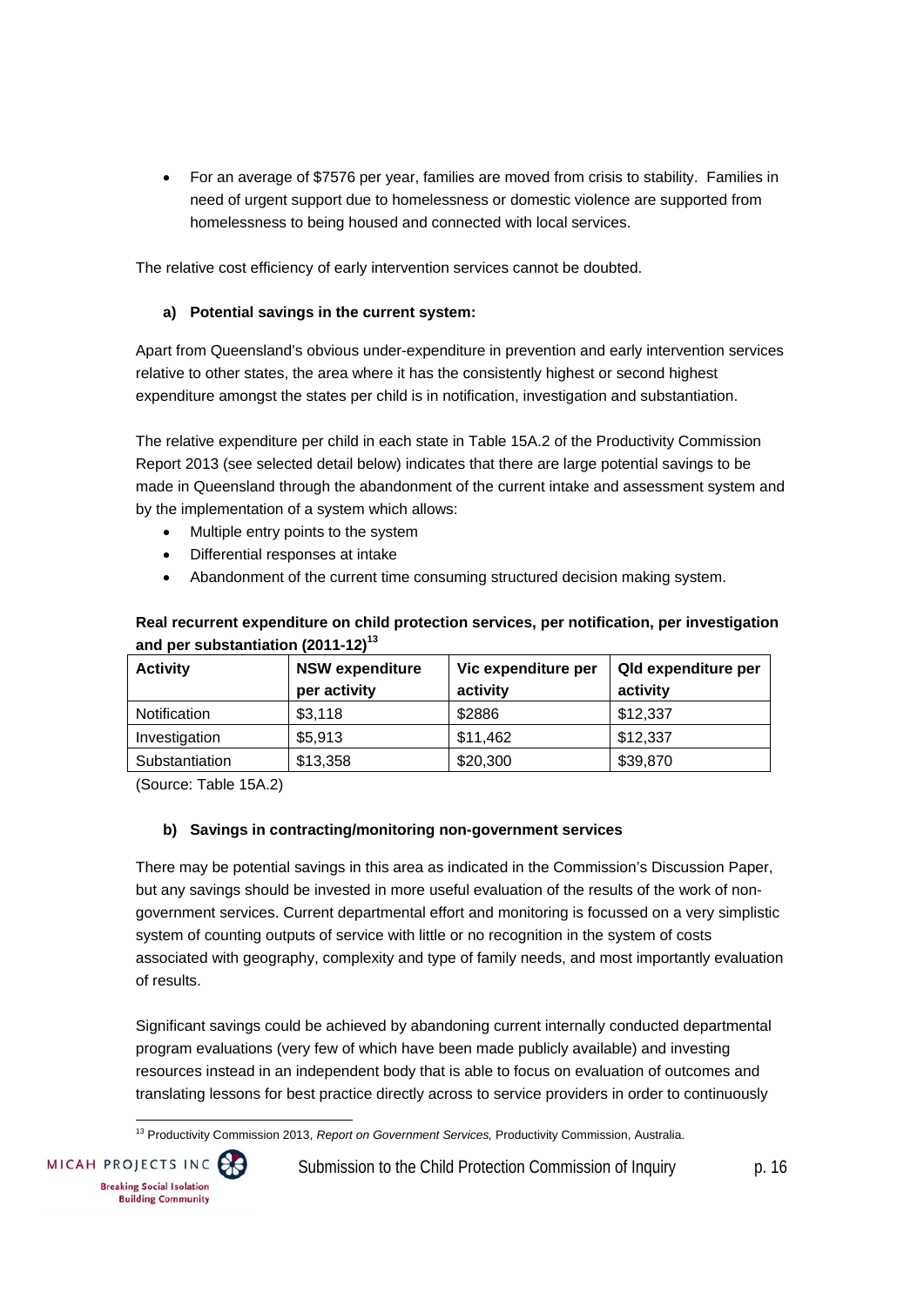improve service delivery. This would be significantly more productive than measuring outputs and unit costs.

### **4.5 Characteristics of a secondary service system complimenting universal and tertiary services**

#### **Recommendations:**

- **Recognise the large and complex range of secondary services needed to support vulnerable families**
- **Invest in holistic, coordinated and integrated secondary support services, investigating evidence based models**
- **Invest in secondary support in both disadvantaged areas and densely populated metropolitan areas.**

The Queensland Government and to a certain extent the Queensland Child Protection Commission of Inquiry has focussed on secondary services as a "program category" that delivers "intensive family support". There has been a consistent failure to recognise that a large and complex range of secondary services are needed.

Micah Projects, through its work with families, has evidence that many families that are notified to Child Safety are not maltreating their children but are experiencing a range of difficulties such as maintaining their tenancy and homelessness, domestic violence, drug and alcohol abuse, poverty and unemployment. The supports they are seeking include:

- support during homelessness and access to affordable housing
- mental health services
- disability services
- support before child birth
- support after child birth
- rehabilitation from drug and alcohol misuse
- respite services during times of stress
- general help with how to be a good parent.

To enable us to work successfully with these families, Micah Projects applies for funding from a range of different "program categories" and then integrates them to meet the presenting needs of families and their children (while still maintaining separate accounts on budgets and output measures to meet the requirements of different program areas).

We know that vulnerable families typically cycle continually through services. Even where quality assistance is rendered it can still fail to produce sustainable outcomes for families if this assistance does not address the family's needs in a holistic way.

It is crucial to note that **addressing homelessness as an immediate priority** in supporting vulnerable families is critical to the ability of support services to achieve positive family outcomes.

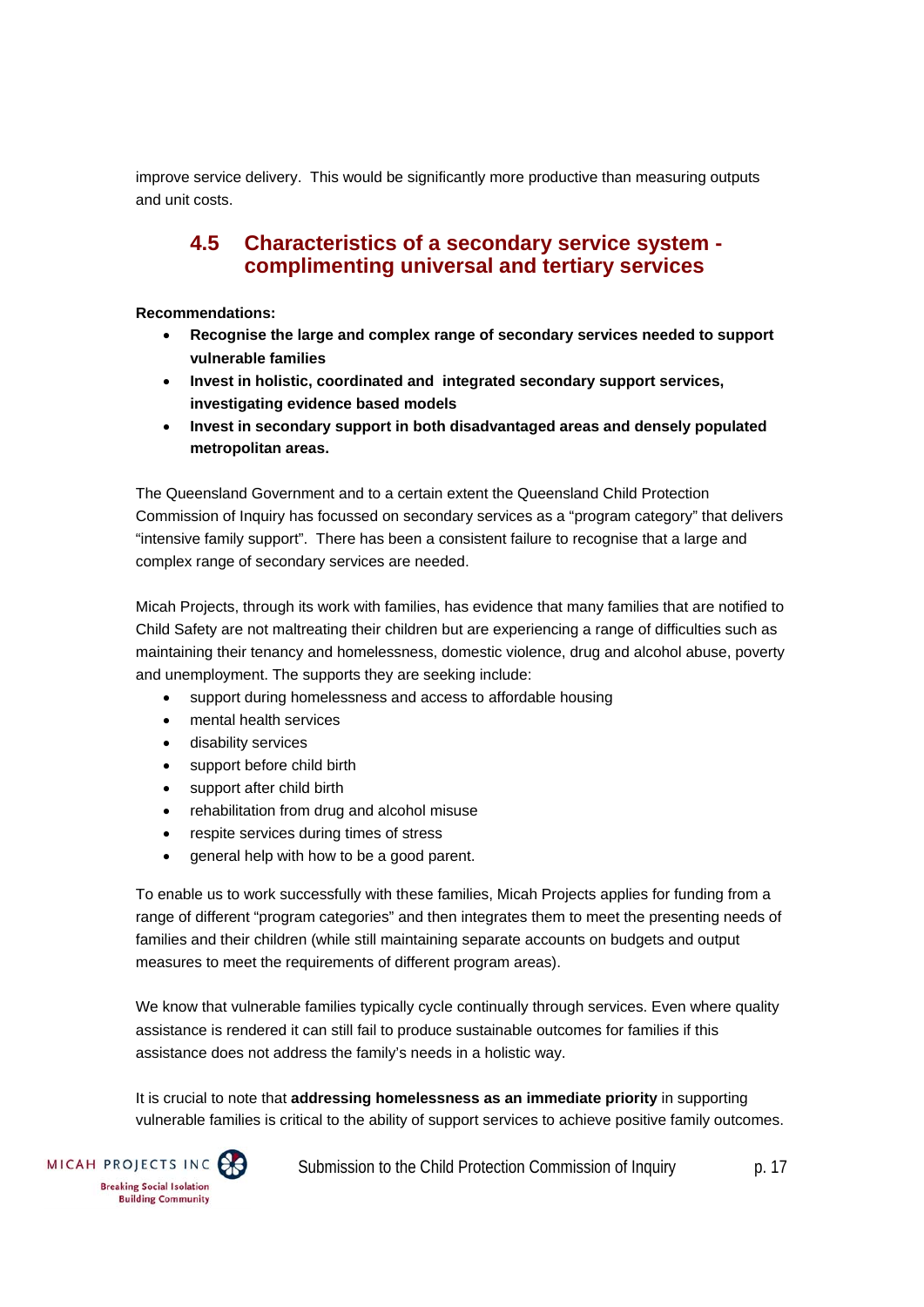Any presenting issues must first be considered in the context of homelessness, applying a Housing First<sup>14</sup> model to interventions. We submit that individuals and families need to be provided with safe, secure and affordable housing before services around other issues can be effective.

The experience of homelessness is an inherently traumatic event for families. For a family entering homelessness, grief and loss issues for both parents and children have a significant impact, as families lose their home, familiar environments, routines and relationships**.** 15 Following entry into homelessness, families' journeys within the homelessness service system are often protracted and characterised by extreme uncertainty and a profound lack of security and safety.<sup>16</sup> Given this continued unstable and stressful environment, the provision of safe and long-term housing is crucial for the experience of trauma to be addressed adequately.<sup>17</sup>

Furthermore, meeting the developmental outcomes of children and young people requires a range of **specialist services across health, education and community services**. Currently services in these areas are not able to effectively meet demand. Access to specialists and appropriately trained staff in some professions is also a barrier, preventing the needs of all children and families being met.

Consensus is growing that there are two main forms of assistance required in order to assist vulnerable families. These are:

- 1. provision of safe, secure and affordable housing; and
- 2. provision of a continuum of individualised and open-ended support, including outreach services, that wrap around families in a range of areas (therapy, health, life skills, housing assistance etcetera) for as long as the services are required.<sup>18</sup>

In this submission we argue that for the provision of services to vulnerable families to be most effective and have the capacity to address the ever complex needs of families across varying population groups in Queensland, **the secondary service system needs to**:

 be informed by lessons and evidence from models of family support service provision shown to be effective from state, national and international programs

homelessness: An opportunity for growth', Counselling and Psychotherapy Research, vol. 9, no.1, pp.42-46.<br><sup>16</sup> Mission Australia 2011, Seen and Heard: putting children on the homelessness agenda, Mission Australia, Austral

*Homelessness: A Synthesis Report*, report prepared by S. Tually, D. Faulkner, C. Cutler and M. Slatter, Office for Women, Department of Families, Housing, Community Services and Indigenous Affairs, Canberra, p.v.



 <sup>14</sup> Housing First requires the rapid identification and provision of suitable, long-term housing, followed by the provision of services individuals and families require to maintain this housing. (National Alliance to End Homelessness, *What is Housing First?,* National Alliance to End Homelessness, viewed 3 January 2012,

<sup>&</sup>lt;http://www.endhomelessness.org/content/article/detail/1425>. 15 Tischler, V., Edwards, V., and Vostanis, P. 2009, *'Working therapeutically with mothers who experience the trauma of*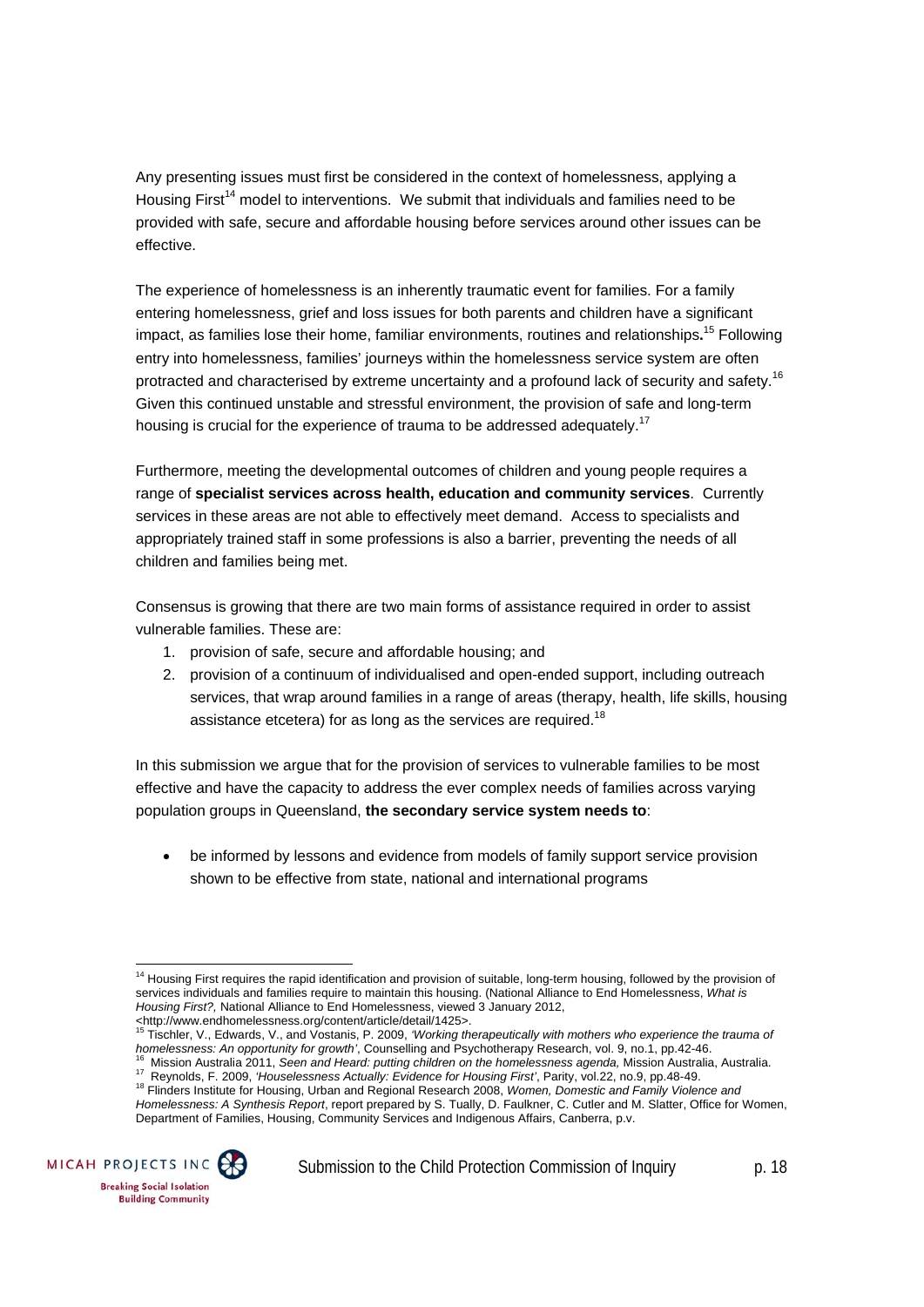- directly fund integration and coordination and include it in service design as opposed to expecting it as an outcome of effective service delivery
- encourage integration and coordination at the local level through local leadership and strengths rather than the introduction of a new service model and a new service provider (see our recommendation on local area planning in the section on Partnerships above)
- invest in secondary support in both disadvantaged areas and densely populated metropolitan areas. **Micah Projects does not agree that funding should be directed only to areas of high disadvantage**. We argue that the current focus on a place-based approach to addressing disadvantage runs the risk of further alienating 'hard to reach' families and missing those families who may move frequently in and out of disadvantaged locations. Utilising place-based data such as the Socio-Economic Indexes For Areas (SEIFA) rankings means that highly disadvantaged families that do not live in a disadvantaged area miss out on the support they need. We know that there are high levels of need in metrpolitan locations such as Brisbane, if we look at raw numbers rather than per capita SEIFA scores. Linkages with regional cities and metropolitan areas is critical as a significant population of people are dislocated and disconnected from a local base, are highly transient, issues of vulnerability are often intergenerational, and they require intensive support to break the cycle of disadvantage and reconnect back into communities.
- use a common approach to intake and assessment at the point of first entry into the service system
- focus on meeting immediate needs and moving towards comprehensive assessment of families if stability is not achieved (see p.23 of this submission for an outline of the Progressive Engagement model).
- have the flexibility and capacity to match the level of service to the level of need, tailoring to meet diverse needs and circumstances
- maintain a focus on prevention and early intervention and invest sufficiently in the provision of secondary services
- clearly articulate outcomes for service provision in line with reducing risk factors associated with family breakdown and entry into the child protection system; and increasing family protective factors
- connect formally and appropriately with universal, tertiary and other secondary services
- utilise a family support model that:

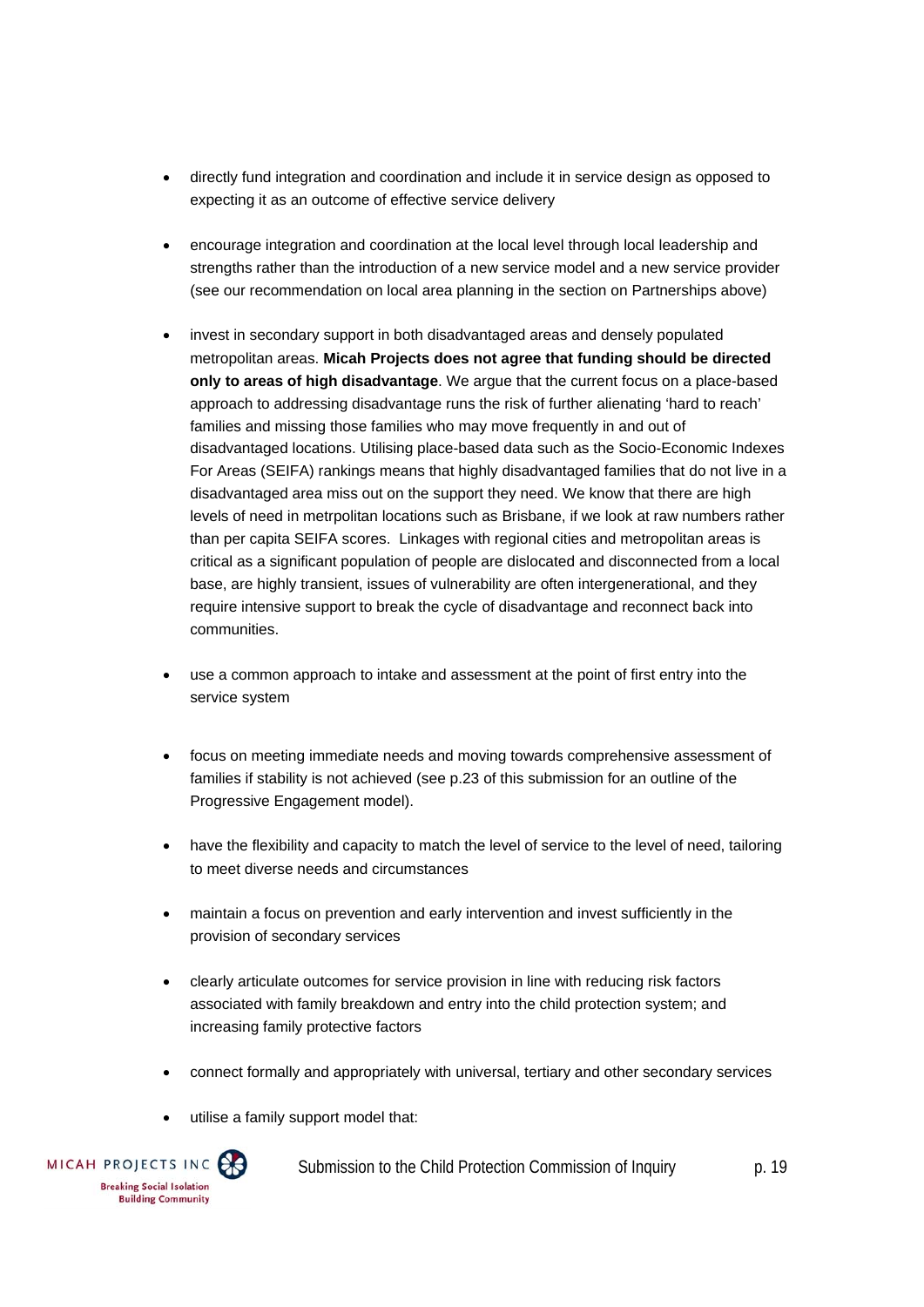- o recognises holistic needs of vulnerable families;
- o uses a multidisciplinary approach;
- o has the ability to respond to emerging child and family needs; and
- o focuses on supporting parents in the change process.
- invest sufficiently in the provision of secondary services and align resources across domains such as housing, family support, health, education and child protection
- incorporate evaluation into funding design and have a clear line of sight between research, policy and practice.

#### **Potential models**

Consideration should be given to a range of service models and elements of effective service provision which may be appropriate and reflective of a strong and responsive service system outlined above. Some are listed below:

#### *Community hubs*

Experience in Australia in recent years is indicating that the co-location of services in "hubs" enables families with multiple or complex needs to transition between services in a coordinated and seamless fashion.<sup>19</sup> Community hubs rolled out under the Stronger Families and Communities Strategy by the Federal Government delivered increased efficacy in meeting the needs of families with multiple and complex needs; and increased capacity of services to respond through information and resource sharing and increased support from colleagues. $^{20}$ 

However no one model of "Community hub" should be pursued. The Government of Western Australia through their consultation on integrated service development in 2009 highlighted that that there was "no association identified linking the type of community hub and the degree to which it was providing integrated services. This implies that greater emphasis on the nature and level of integration rather than type or location of hub is likely to reap greater efficiency and effectiveness outcomes"<sup>21</sup>. The findings also indicated that "co-location is an important element that can greatly assist integrated approaches"<sup>22</sup>. Micah Projects itself has integrated its Families, Women and Children's services in recognition of the efficiency, effectiveness and economy gains that may result.

Perth, p. 8.



 19 Australian Institute of Family Studies 2008, *Promising Practice Profiles Final report*, report prepared by Soriano, G., Clark, H. and Wise, S., Australian Institute of Family Studies, Canberra, p. 43.

<sup>20</sup> Australian Institute of Family Studies 2008, *Promising Practice Profiles Final report*, report prepared by Soriano, G., Clark, H. and Wise, S., Australian Institute of Family Studies, Canberra, p. 49. 21 Government of Western Australia, 2011, *Integration Survey Final Report*, Prepared by the Department of Communities,

Perth, p. 4.<br><sup>22</sup> Government of Western Australia, 2011, *Integration Survey Final Report*, Prepared by the Department of Communities,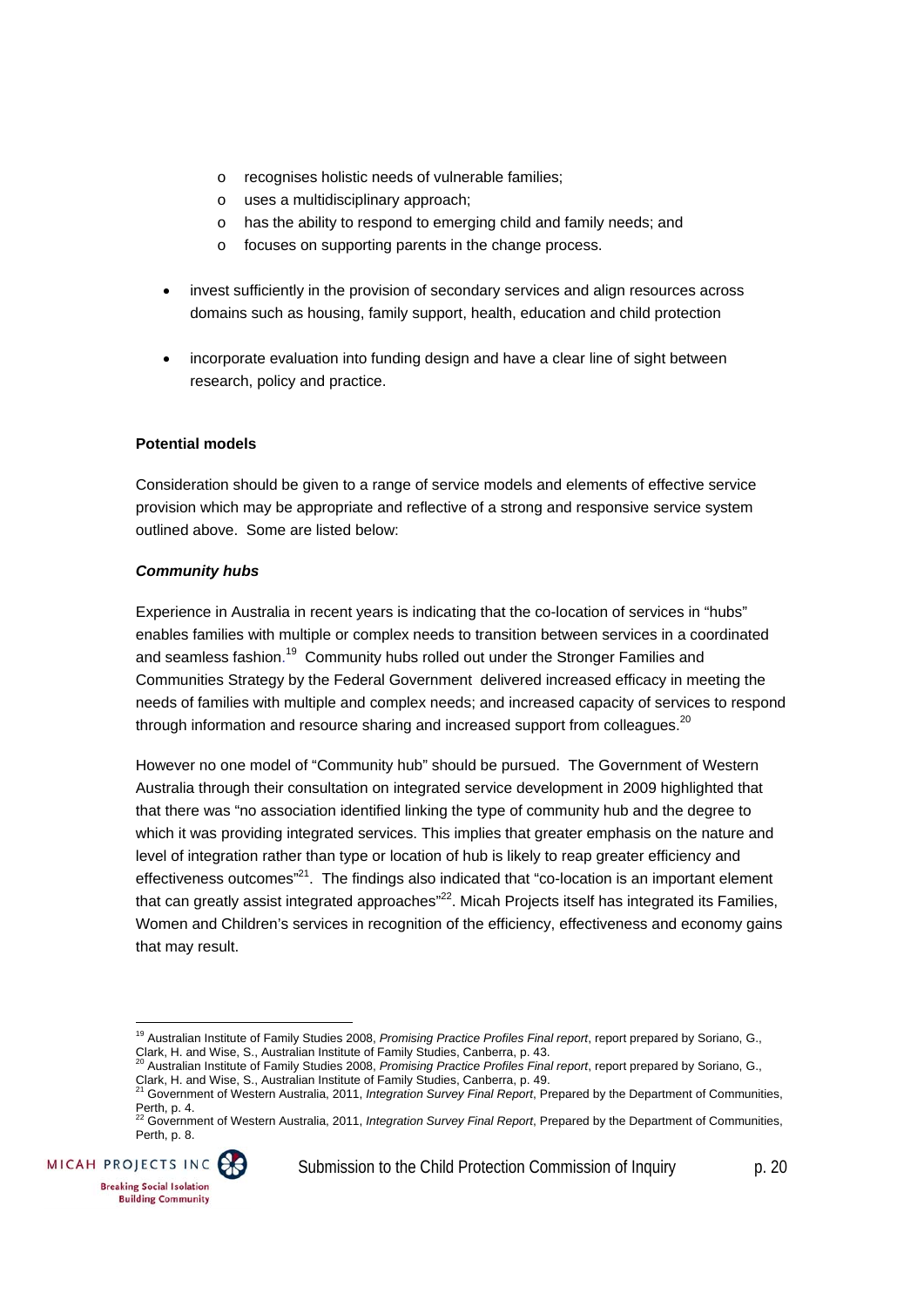#### *West Australian Secondary Family Support Hubs*

There is much to be gained from looking at the West Australian Government's Secondary Family Support model and its effectiveness in delivering integrated secondary services and achieving outcomes for families. The model is developing a State-wide network of high quality integrated secondary services that support children, individuals and families to address the risks and crises that they experience – achieved largely through the establishment of family support hubs.

Key elements of design include bringing together secondary family support services consisting of:

- Intensive family support and other counselling services
- Targeted parenting services
- Homelessness services
- Family and domestic violence services
- Services for young people
- Targeted community support

This model includes a common entry point consisting of a lead agency responsible for intake and continued assessment, with an alliance manager, assessment and support workers and a child protection worker working as a team. The WA model requires a strong emphasis on case management, ensuring capacity to respond when:

- the issues facing children and families are complex;
- there is significant risk to a child, adult or family:
- multiple services are involved; and
- clients are assessed as needing additional support to access services.

Enhancement to the model can be gained through utilising a multidisciplinary approach, including case workers who are child and maternal health workers and who are experienced and equipped in specialised areas such as substance abuse, domestic violence, mental health and early childhood care and education.

The model should operate on a continuum of crisis work to outreach and in-home support. The model must also have the flexibility to provide direct practical support, through brokerage, when needed.

Having the capacity and flexibility to offer this continuum of care through the one entry point can increase the chances of reaching hard to reach families, enable greater flexibility in meeting complex need, enable better engagement with and better outcomes for families and help to ensure families don't cycle back into crisis.

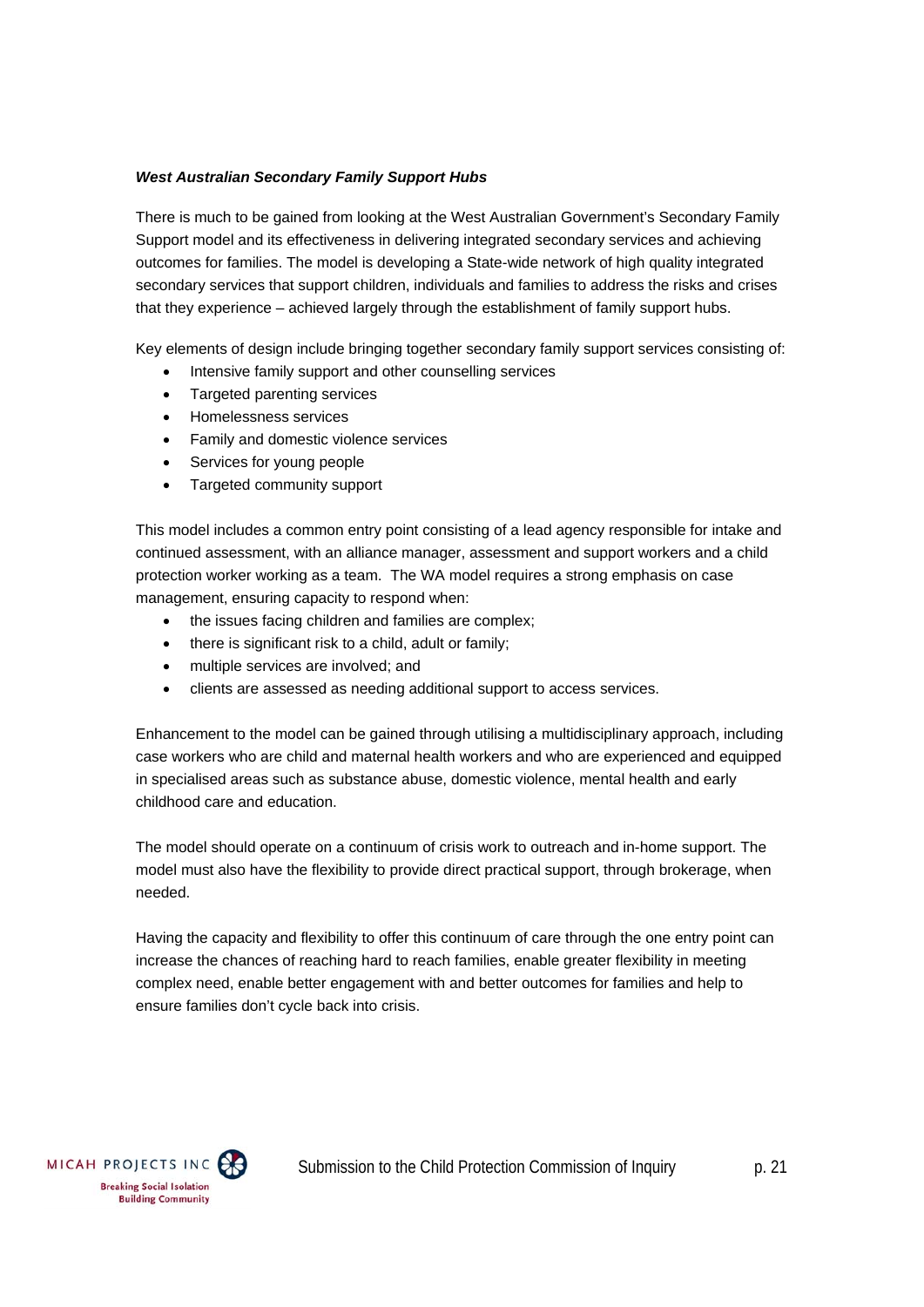#### *Supportive Housing*

While the link between homelessness and child protection is under-researched in Australia, there is evidence that it is an important issue. A 2006 review by Noble-Carr estimated the rate of child protection involvement in homeless families to be between 20-50%<sup>23</sup>.

In a 2011 longitudinal study conducted by Micah Projects with families accessing crisis and planned support from agencies based in inner Brisbane, the numbers of parents who reported recent or current contact with child safety services ranged from over 10% to just over 25%. Furthermore, it is possible that this is an under-report due to the stigma attached to  $involvement<sup>24</sup>$ 

Connecting housing with family support is an effective intervention for vulnerable families with involvement, or at risk of involvement, in the child protection system. Supportive housing is the intentional connection of permanent housing and support services people need to break the cycle of homelessness. The key elements of permanent supportive housing are:

- Tenants pay no more than 30% of household income towards rent and utilities
- No limits on length of tenancy
- Participation in support services is voluntary. Tenants are only required to keep to the provisions of a standard lease agreement
- All members of the family have facilitated access to flexible and comprehensive support services specifically tailored to their needs
- Property management strategies include approaches to addressing concerns resulting from issues such as substance use and mental health crises, with the focus on maintaining the tenancy $^{25}$ .

While permanent supportive housing is a relatively new approach for families, research is demonstrating its efficacy with this population group. Permanent supportive housing has demonstrated efficacy in addressing high rates of child protection involvement among families experiencing homelessness. For example, the Family Unification Program in the USA provides housing vouchers coupled with supportive services to families where the lack of adequate housing is the key factor in either the imminent removal of the child from the home, or in delaying reunification efforts<sup>26</sup>. A 1998 evaluation of the program found that 88% of homeless families who received a voucher were still housed 12 months later. Of the group that retained their housing,

Partnerships for Permanent Supportive Housing', Child Welfare, vol.83, no.5, pp.493-508.



 $\overline{a}$ 

<sup>&</sup>lt;sup>23</sup> Noble-Carr, D. 2006, *The experiences and effects of family homelessness for Children*, Institute of Child Protection Studies, Australian Capital Territory.

Healy, Karen 2011, A study of crisis intervention and planned family support with vulnerable families, Micah Projects, Brisbane<br><sup>25</sup> Corporation for Supportive Housing 2011, Silos to Systems: Preserving and Strengthening Families and Children

Experiencing Recurring Child Welfare System Encounters and Housing Crises, Corporation for Supportive Housing, New York.<br><sup>26</sup> Harbuger, D. and White, R. 2004, 'Reunifying Families, Cutting Costs: Housing-Child Welfare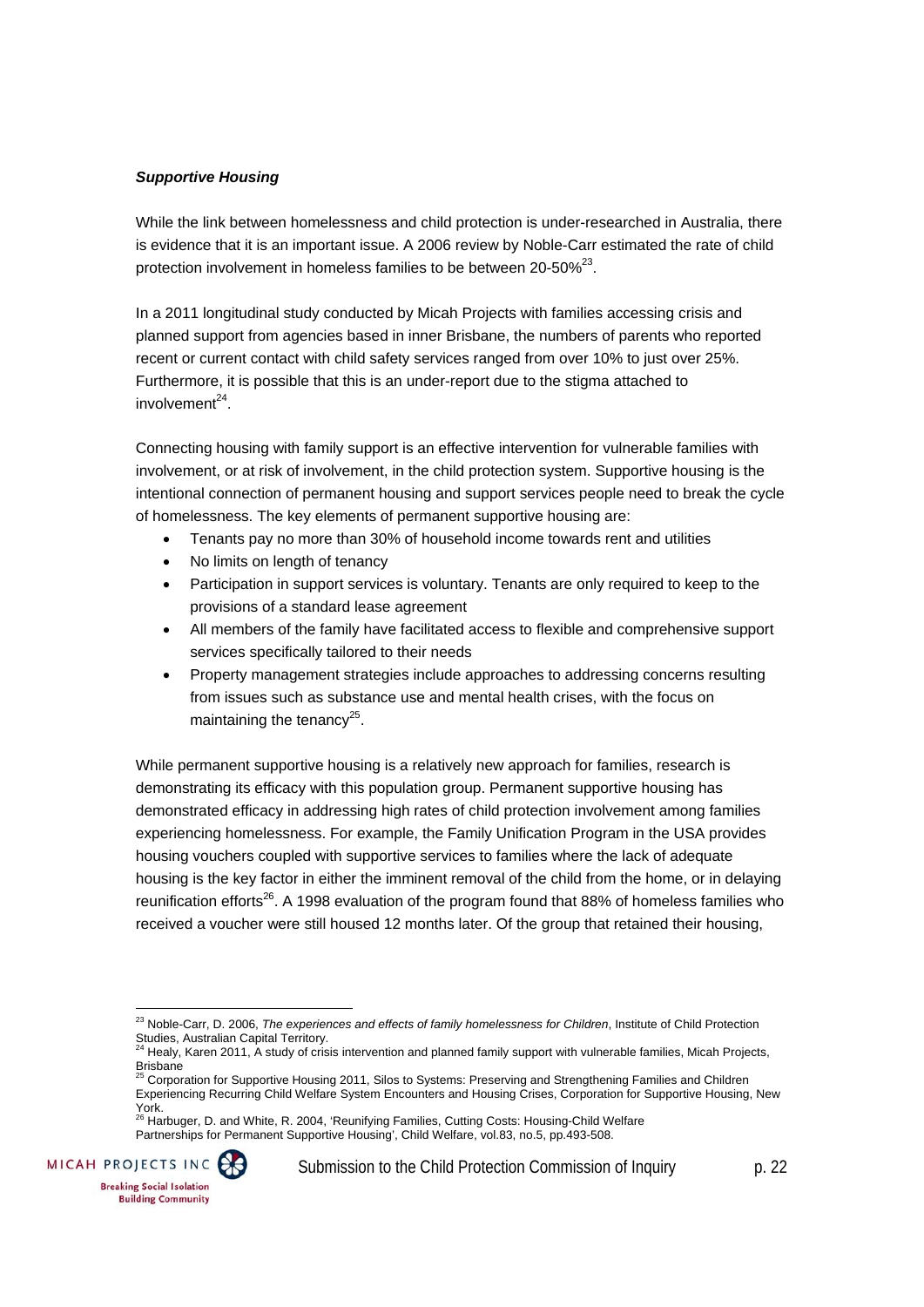90% of families where a child was at risk of removal remained intact, and 94% of families with children in out-of-home care were reunified $27$ .

More recent studies also support the efficacy of supportive housing for families. The New York based Keeping Families Together pilot provided permanent supportive housing to 29 families with child protection involvement who had experienced homelessness for at least one year. There were substantial outcomes for children, with all 6 of the children who had been placed in out of home care prior to the pilot reunified, and just over 60% of current child protection cases closed. Housing stability was also improved for these families, with 26 of the 29 families remaining in the supportive housing, compared to a comparison group who largely remained within the shelter system<sup>28</sup>. Supportive Housing should be considered a key strategy in maintaining family preservation in situations where poverty and homelessness are major factors in the substantiation of neglect. This is particularly pertinent given the Commission of Inquiry's acknowledgement that "in some cases deficiencies in the care system may mean the preventable harm caused by the system itself outweighs the benefits of removal<sup>29</sup>".

A 2004 analysis conducted by Harbuger and White in the United States suggested supportive housing costs 70% less than foster care<sup>30</sup>.

#### *Progressive Engagement*

A strong secondary service model for families should ensure families seeking support *get what they need* based on *what they need*. Micah Projects has been unable to locate a sufficiently evidenced method of assessing families at intake to determine the level and type of support required. Indeed best practice understandings of assessment conceptualise it as an on-going and iterative process. Relationship building is key to developing a quality assessment, and as trust and rapport is developed, people are more likely to disclose.<sup>31</sup> This presents a tension in how best to mobilise resources so that the service system is able to effectively assist the greatest possible number of families.

A promising solution to this issue is the Progressive Engagement model. Currently utilised with families in the homelessness system, it is a promising practice for family support more broadly.

This model is recognised best practice in the United States in addressing homelessness. Rather than attempting to assess and predict the intensity of support required, progressive engagement delivers a basic level of support to all families and then increases intensity of support if an

Australia, NSW



 $^{27}$  National Centre on Family Homelessness 2009, Family Unification Program: Serving Homeless and At-Risk Homeless Families and Youth, National Centre on Family Homelessness, Massachusetts

<sup>28</sup> Swann-Jackson, R., Tapper, D., and Fields, A. 2010, Keeping Families Together: An evaluation of the Implementation and Outcomes of a Pilot Supportive Housing Model for Families Involved in the Child Welfare System, Metis Associates, New York.<br><sup>29</sup> Queensland Child Protection Commission of Inquiry 2013, Discussion Paper, QCPCI, Queensland.

<sup>&</sup>lt;sup>30</sup> Harbuger, D. and White, R. 2004, 'Reunifying Families, Cutting Costs: Housing-Child Welfare

Partnerships for Permanent Supportive Housing', Child Welfare, vol.83, no.5, pp.493-508. 31 O'Connor, I., Wilson, J. and Setterlund, D. 2003, *Social Work and Welfare Practice*, 4th edn., Pearson Education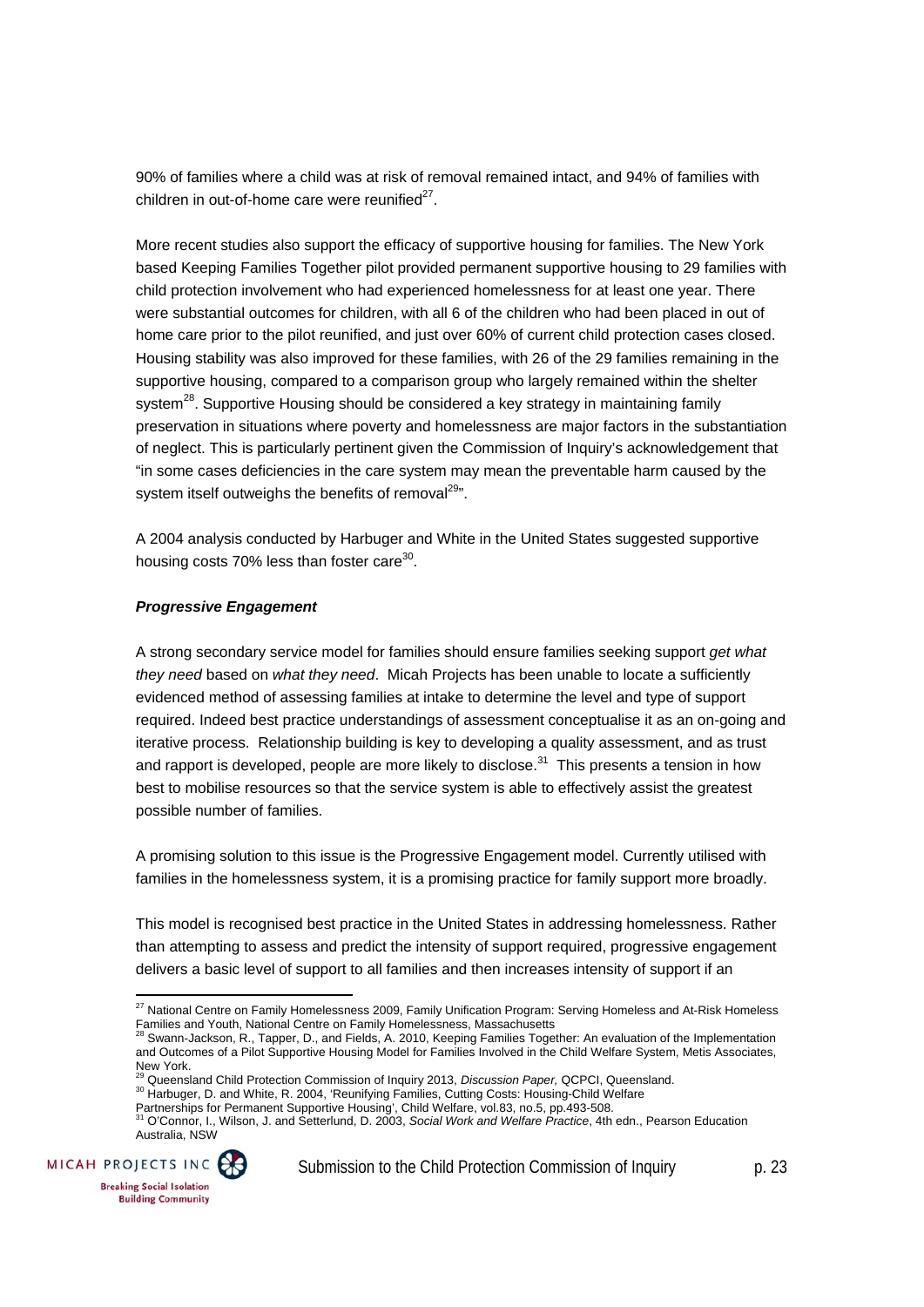assessment shows that the level of support received is not sufficient to obtain stability. Progressive engagement provides customised levels of assistance to families and preserves the most expensive interventions for households with the most severe barriers.

Under this model, at first contact with the homelessness service system all families are provided with an initial basic level of assistance. This assistance is focused on rapidly re-housing the family or providing crisis services aimed at saving tenancies. If this basic level of assistance does not achieve stability for the family, they progress to a higher level of assistance, including low levels of case management. Again, if stability is not achieved the family is provided with intensive case management services and a higher level of assistance. The final stage for families would be admittance to a permanent supportive housing service.

The proposed advantages of the progressive engagement model include:

- Greater time to comprehensively assess families, no need to predict levels of support needed before intervention
- Less disruption for families, as they are able to receive the continued extensions of support from the one service
- $\bullet$  More efficient use of resources, as service provision is tailored to family need.<sup>32</sup>

#### *Odyssey House: Programs to address addiction*

Odyssey House in NSW runs a Parents and Children's Program which is "dedicated to specifically meeting the needs of the parent with their rehabilitation and the young child with their schooling, emotional and physical development". The program includes counselling for parents, group therapy and parent educational groups. Parents are encouraged to send their children to a local day care facility where they are provided with supervised play and recreational activities.

Odyssey House staff co-ordinate outings and holiday programs for parents and their children. Other services include:

- Interventions, when needed, to ensure the health and safety of the child
- Liaison with specialist pediatric, psychiatric, psychological and medical services
- Supervised supportive accommodation for residents and their child whilst in treatment and as needed in the community welfare groups
- Liaison with other community welfare groups
- Liaison with partners of residents in treatment
- Liaison with government departments including Community Services

When parents finish their drug rehabilitation and can demonstrate they have achieved confidence and responsibility towards the upbringing of their child they are encouraged to move into

  $32$  One Family Inc. 2011, Innovation in the Spotlight – Progressive Engagement, viewed 6 August, http://www.onefamilyinc.org/Blog/2011/11/21/innovation-in-the-spotlight-progressive-engagement/

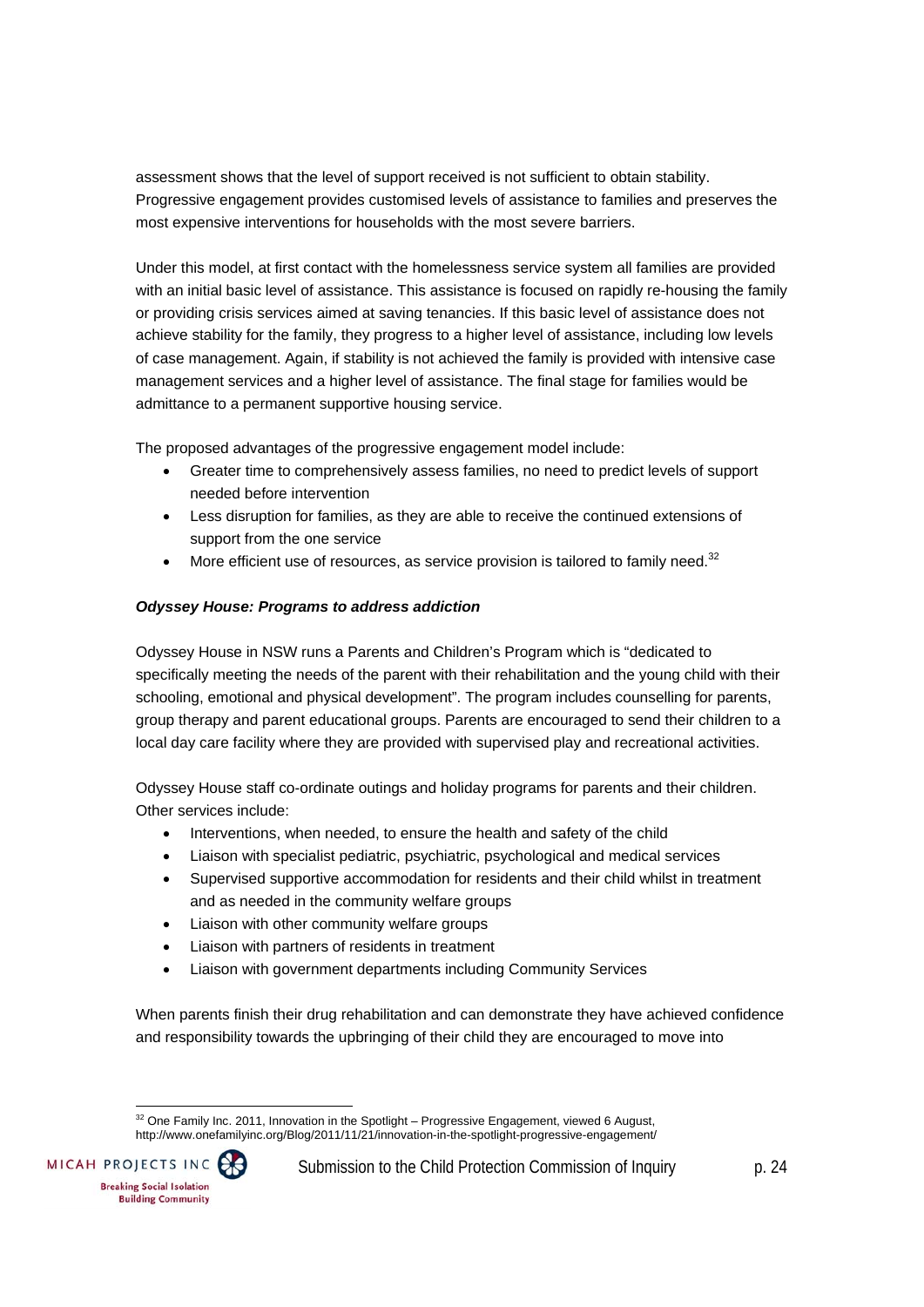community housing with the support of Odyssey House and also have the option of ongoing support through the After Care program<sup>33</sup>.

Odyssey House in Victoria runs a program called 'Kids in Focus', a specialist child, parenting and family support service for highly vulnerable families where a parent has an alcohol and/or other drug problem. The program provides:

- information and support
- home based parenting education and support
- counselling and case management
- recreational and therapeutic groups for children and their families
- child and family activities to enhance social connections
- financial support for children's needs through a brokerage fund
- facilitated access to rehabilitation and supported accommodation
- facilitated access to targeted respite services
- post natal follow up and support  $34$ .

Odyssey House Victoria also ran Counting the Kids, an earlier specialist child and family support service operating within the drug and alcohol sector. The program provided direct work with families, including working intensively with weekly home visits plus phone calls, as well as advocacy and liaison with external agencies (such as the police, Courts, medical services, schools) plus practical support (for example, with rent, furniture). Counting the Kids also conducted therapeutic group work and school holiday programs, aiming to provide a therapeutic and compensatory experience to children affected by a parent's substance use. The external evaluation conducted in 2008 recommended that the service be expanded<sup>35</sup>.

#### *Micah Projects Young Mothers for Young Women – Early intervention and breaking the cycle*

Young Mothers for Young Women (YMYW) is a program run by Micah Projects for pregnant and parenting women under the age of 25. The program uses a partnering and collaboration model to enable young families to (1) reduce risk factors through access to healthcare, community services and outreach home visiting, (2) build a solid foundation for individual children and parents, and (3) access and maintain stable housing. This includes family support to promote healthy development and prevent harm to children and adults via education, access to specialist services, peer and social support, service coordination and a range of programs and activities through a child and family hub for young families. The activities undertaken by YMYW include the following:

 Co-ordinating a child and family hub at Caterpillar House, Vulture Street West End and the coordination of programs and visiting services.

http://www.odyssey.org.au/index.php?option=com\_content&view=article&id=125&Itemid=69 35 Contole, J., O'Neill, C., Mitchell, G. and D. Absler 2008, *Counting the Kids: Final Evaluation Report*, Odyssey House Victoria.



<sup>33</sup> Odyssey House New South Wales 2010, *Parents and Children's Program,* viewed 3 March 2013,

http://www.odysseyhouse.com.au/our\_services/parent\_s\_and\_children\_s\_program/ 34 Odyssey House Victoria 2013, *Kids in Focus,* viewed 3 March 2013,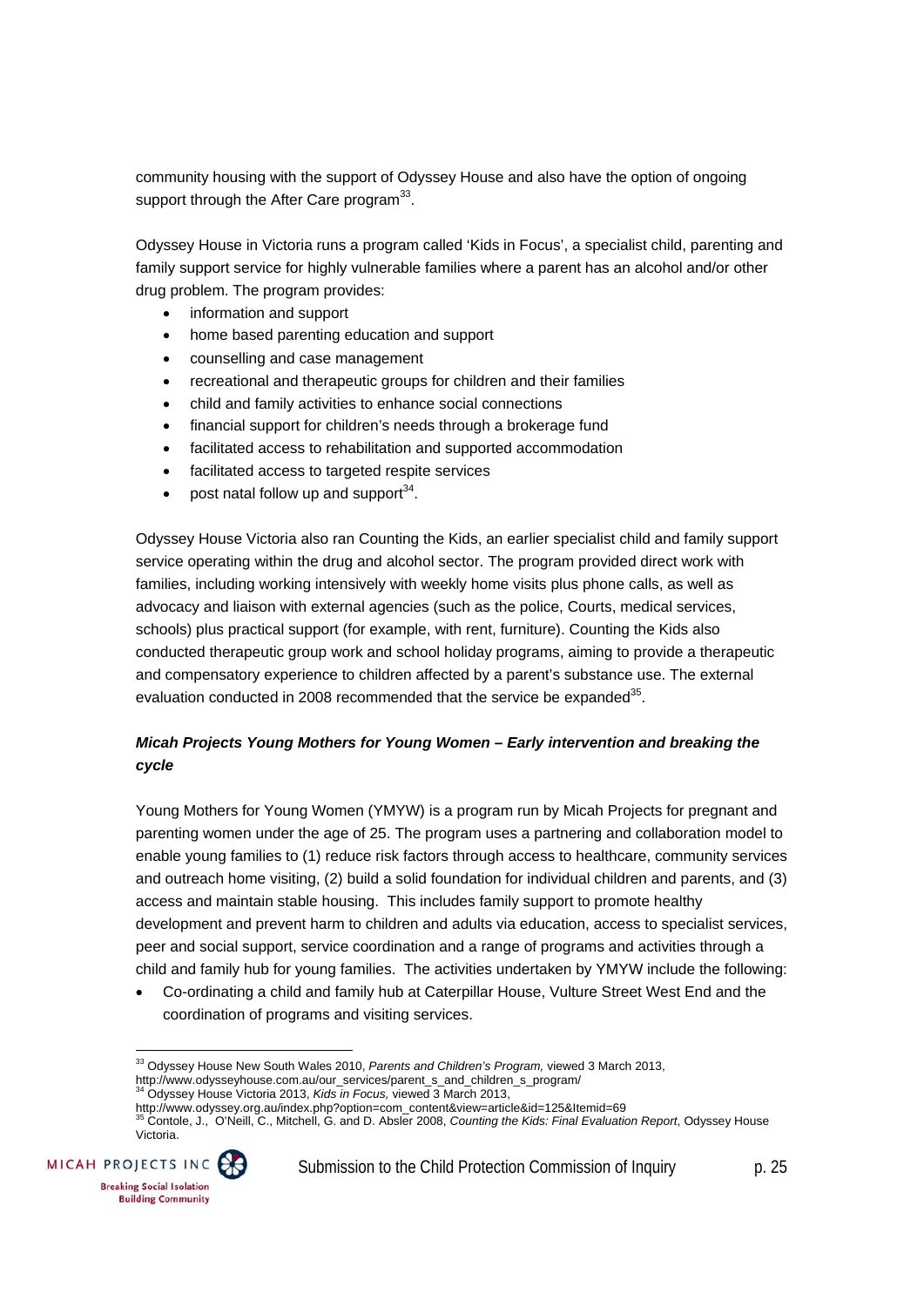- Providing outreach support to a minimum of 60 women 25 and under, and their pre-school aged children per annum to assess their needs and support them to achieve case plan goals around housing, health, safety, parenting, child development and relationships. Assessments and support plans are based on standardised, widely-used tools and a framework developed by the Parenting Research Centre and evaluated by Griffith University.
- Delivering group work programs 2 3 times a week during school terms to improve parents' skills and capacity to foster healthy attachment, and meet their children's developmental needs. The groups also provide a safe and supported space for children to learn and play. This is known to reduce the impacts of stress related to poverty, violence and poor attachment<sup>36</sup>. In 2013 YMYW is running *The 4<sup>th</sup> Trimester*, a group for new mother with children 0-9 months; *Circle of Security,* a Reflective Parenting Program for parents with children over 4 months; and a monthly Supper Club for young parents.
- Providing infrastructure to deliver community based antenatal care for 300 500 young women through a partnership with the Mater Mothers Hospital.
- Integrating services to young women with Micah Projects' suite of Families, Women and Children's services to facilitate access to specialist homelessness, housing and domestic violence support.

YMYW is a planned and strategic response to the needs of young pregnant and parenting women within Brisbane, making use of mainstream, secondary and tertiary resources within the community to support these women. The model aims to intervene early to prevent women experiencing disadvantage from entering or re-entering the child protection system and break the cycle of intergenerational involvement.

# **4.6 Planning for permanency**

#### *Relevant questions from the Discussion Paper:*

 *Should adoption, or some other more permanent placement option, be more readily available to enhance placement stability for children in long-term care?* 

#### **Recommendation:**

 **there should be no change to current practice around adoption, and under no circumstances should there be forced adoption.** 

The Queensland Commission of Inquiry Discussion Paper notes the concerns that adoption raises within the community. This concern is based on the evidence of significant trauma and poor life outcomes for children subjected to forced adoptions and institutionalised care in the past.

The report of the Community Affairs References Committee inquiry into former forced adoption policies and practices reveals the extent of trauma associated with forced adoption. The practice of forced adoptions was a gross injustice that has had long-term implications for children and their parents, many of whom have had severe negative impacts on their health and wellbeing.

  $^{36}$  Australian Institute of Health and Welfare 2011, National Outcome Measures for early child development, AIHW, Canberra.

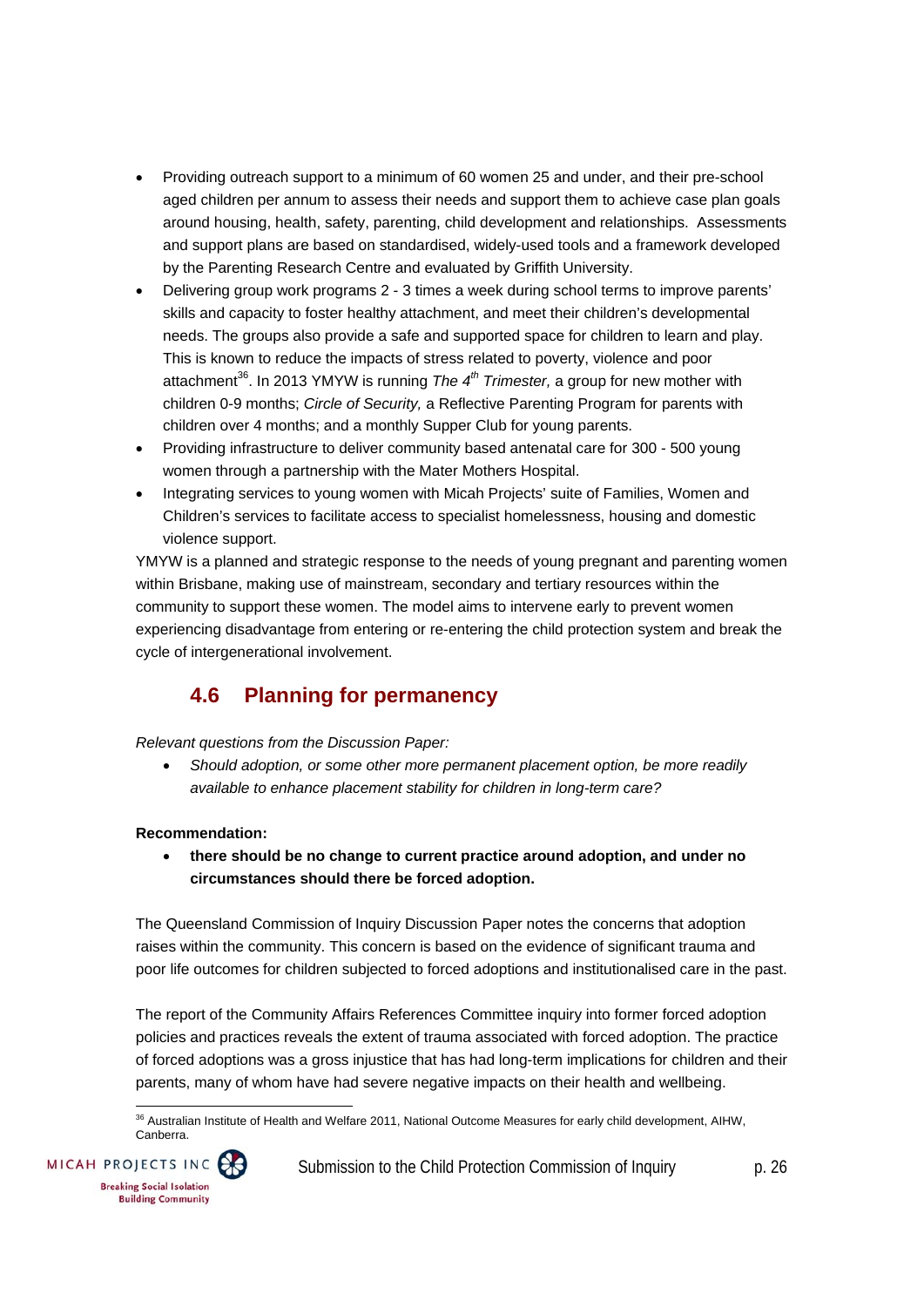Micah Projects has a long history of working with Forgotten Australians, people whose lives have been tragically affected by institutionalised or out-of-home care. The experiences of these Australians has been well-documented in the 2004 report into Australians who experienced institutional or out-of-home care as children<sup>37</sup>; the Forde Inquiry into Abuse of Children in Queensland Institutions<sup>38</sup>; and numerous other literature and reports.

The experiences of Forgotten Australians and the history of forced adoptions in Queensland and Australia demonstrate the need for decisions around long-term placement of children to be made as part of a holistic planning process that recognises the importance of connection to family of origin.

#### **Recommendation:**

 **The options for creating permanency for children should be diverse and solutions tailored to the unique needs and circumstances of parents and their children.** 

#### **Potential models**

#### *Lifelong Families – The Annie E. Casey Foundation*

A model that is of interest in relation to holistic long-term planning for children is that of Lifelong Families, a program for working towards permanence with children in foster care developed by The Annie E. Casey Foundation in the United States. According to the Foundation the program consists of five key elements:

- "Permanency teaming The social worker assembles a team of people who work together on behalf of a young person in foster care. The youth is always at the center of Permanency Teaming, which engages birth parents, relatives, foster parents, caregivers and other significant adults and professionals, including the public agency social worker. Together, this team develops and implements a plan for the youth's safety and lifelong family membership.
- Permanency-Focused Case Management All of the youth's placement and mental health needs are addressed, while the momentum to find a permanent family never slows. This kind of case management uses proven treatments to help heal the youth's trauma and offers positive parenting approaches to the family.
- Permanent Family Identification and Engagement The social worker uses every available resource—including case mining, internet search technologies, phone and inperson networking—to research and locate birth parents and other family members to safely reunify or reconnect the youth. For those young people who cannot be reunified with their birth families, other adults are identified who can adopt the youth.

*institutional or out-of-home care as children*, Commonwealth of Australia, Australia. 38 Forde, L., Thomason, J., and Heilperm, H. 1999, *Commission of Inquiry into Child Abuse in Queensland institutions: Final report*, Department of Communities, Child Safety and Disability Services, Queensland.



<sup>37</sup> Community Affairs Reference Committee 2004*, Forgotten Australians: A report on Australians who experienced*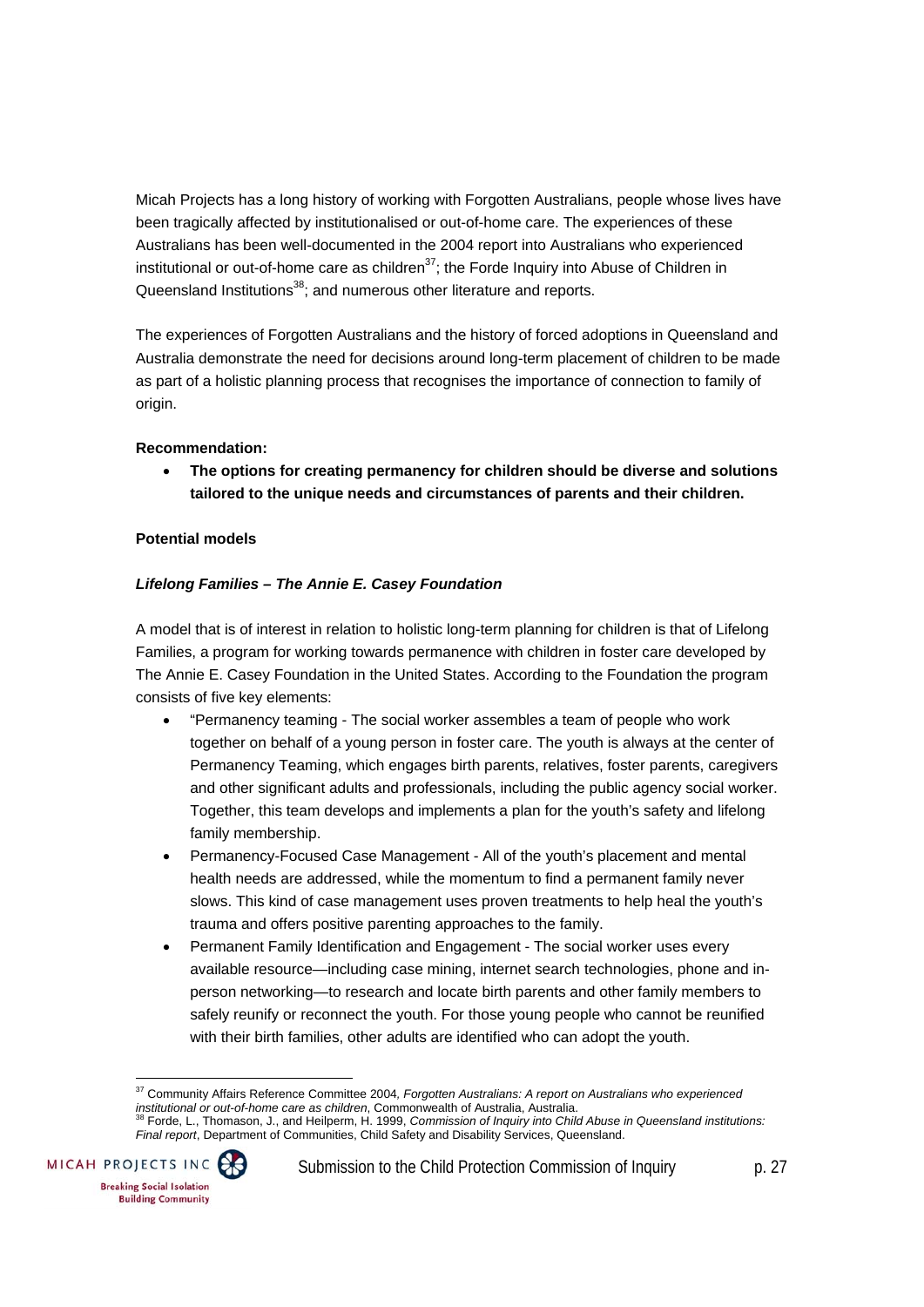- Permanency Preparation The youth is prepared for family living and the parents are prepared to safely parent and sustain a lifetime commitment to the child/youth. The team also develops a back-up permanency plan to ensure that the child leaves foster care to join a lifelong family.
- Permanency Support Planning The team works with the family to determine the types of ongoing services and supports needed to help sustain a lifelong family relationship, after the relationship is legalized"<sup>39</sup>.

#### *Family to Family – The Annie E. Casey Foundation*

Where children do need to be placed in out-of-home care, the out-of-home care system needs to work in partnership with birth families to ensure good outcomes for children. A key model of interest is Family to Family, developed in the US in 1992 by the Annie E. Casey Foundation. This program aims to recruit foster families from the communities children are from, to foster collaborative relationships between foster and birth families, and to increase the resources located within communities to care for children. This program works within selected communities to reform foster care in the direction of neighbourhood foster care; foster families teaming with birth families; enhanced training for foster families; reasonable caseloads; fewer cross-cultural placements; adequate reimbursement; and better specialized family foster care<sup>40</sup>.

#### *Early intervention services* - *Mandatory Parenting Capacity Orders*

Early intervention services must also be provided as part of any permanency planning with children. The first option should always be to plan for permanency within the family of origin, by providing the services parents need to care for their children. In terms of legislative change to support early intervention, attention is directed to the NSW context. The NSW Government, in their 2013 Child Protection Legislative Reform Discussion Paper, has proposed the introduction of mandatory parenting capacity orders. These orders would require a parent to attend a compulsory parenting capacity program, therapy or other treatment suited to their particular needs and skill requirements. Attendance would be mandated by the Court via a stand-alone parent capacity order<sup>41</sup>. However, before such a policy could be implemented in Queensland there would have to be sufficient resourcing of early intervention services, particularly mental health and addiction services. Indeed, a key criticism of the NSW proposed reforms is the uncertainty as to whether requisite funding will be provided to allow parents to attend an appropriate program that will meet their needs<sup>42</sup>. Such a policy may also be able to address the

AAP 2012, 'NSW Budget cuts 'undermine parenting plan', *The Australian*, 15 November, page 1, accessed 10 March, http://www.theaustralian.com.au/news/breaking-news/new-laws-on-the-way-to-keep-babies-safe/story-fn3dxiwe-1226517114282



 39 The Annie E. Casey Foundation 2012, *A Foster Care Practice Model: Lifelong Families*, viewed 25 February 2013, available at http://www.aecf.org/KnowledgeCenter/Publications.aspx?pubguid={92EA36C2-08B5-4B1C-AEBB-77D8826AD35A}

<sup>40</sup> The Annie E. Casey Foundation, n.d., *Family to Family: Reconstructing Foster Care, An Initiative Overview,* viewed 25 February, available at http://www.aecf.org/upload/pdffiles/familytofamily/reconstructing\_initiative\_overview.pdf<br><sup>41</sup> Department of Family and Community Services 2013, *Discussion Paper - Child Protection: Legislative Refo* 

*Legislative proposals. Strengthening parental capacity, accountability and outcomes for children and young people in*<br>State care, NSW Government, NSW.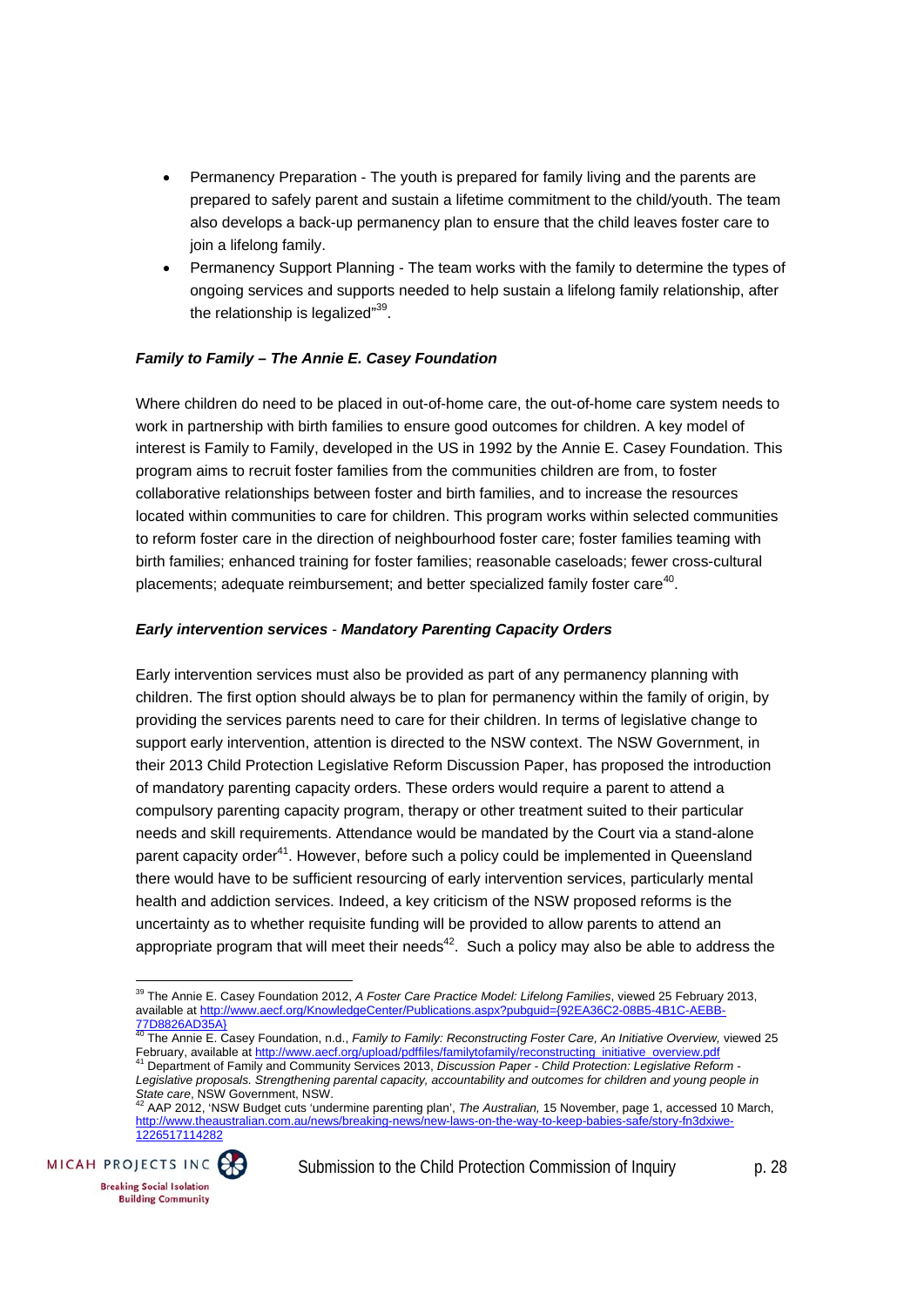issue of unborn notifications, a key concern raised by parents in a series of workshops organised by the Brisbane Family Inclusion Network. Families spoke of children being removed from birth in the hospital despite having never had contact with Child Safety. This was common across all groups, not isolated cases. Parenting capacity orders may provide another option for ensuring parents receive support to address child protection concerns prior to the birth of their child, and thus may reduce the incidence of children being removed at birth without support or intervention being provided during pregnancy. In order to facilitate such a legislative change however there would need to exist sufficient intervention services that are able to meet the needs of these parents. At present, as acknowledged in the QCPCI Discussion Paper, there is a dearth of such services within Queensland.

#### *Respite care and joint guardianship*

Micah Projects also supports the use of alternative models of foster care and guardianship that enable permanency within the family of origin, or a permanent connection to the family of origin. Key models include respite care and joint guardianship. At present Queensland employs respite carers, carers who provide care on a respite basis to children placed in foster care or kinship care. Respite care is provided to these children on the understanding that "Respite care is essential for foster and kinship carers to provide them with the opportunity to have a short break from caring, time to deal with personal matters or recover from an illness. Respite care is also a break for children and young people in care and gives them opportunities to extend their support network<sup>"43</sup>. However, the need for respite is one that is shared by parents involved with child protection services. It was stated by some parents in a series of workshops organised by the Brisbane Family Inclusion Network that had they access to respite their children would not have been removed<sup>44</sup>. It is important to note that respite care is well recognised as a crucial method of promoting permanence within kinship and foster care families, yet has not been adequately explored as a method of promoting permanence within the family of origin<sup>4546</sup>. Another model for providing this sort of 'relief' to struggling families is the **Swedish contact family model**. Under this program, families who are experiencing challenges are linked with a contact family that is able provide care for a child for a few nights on a regular basis, potentially for many years. The contact family also provides generalised support for the child's family, serving as a form of social support for families that are often highly marginalised and excluded. The intent of the contact family program is to be highly informal, flexible and non-stigmatising<sup>47</sup>. Micah Projects would

*Systems of Child and Family Welfare: International Comparisons of Child Protection, Family Service and Community Caring Systems,* University of Toronto Press, Canada.



 $43$  Department of Communities Child Safety Services 2012, Fact sheet 4: Foster and kinship care – Information for respite carers, viewed 6 March, available at http://www.communities.qld.gov.au/resources/childsafety/foster-care/info-for-respitecarers.pdf 44 Family Inclusion Network (Brisbane) 2013, *Submission to the Queensland Child Protection Commission of Inquiry*,

Family Inclusion Network, Brisbane.

<sup>45</sup> Department of Communities Child Safety Services 2012, Fact sheet 4: Foster and kinship care – Information for respite carers, viewed 6 March, available at http://www.communities.qld.gov.au/resources/childsafety/foster-care/info-for-respitecarers.pdf 46 Borenstein, J., Minge, A., Campion, M. and McNamara P. 2012, *Supporting Kinship Families: The role of respite care* 

Melbourne, La Trobe University, Victoria.<br><sup>47</sup> Andersson, G. 2006, 'Child and Family Welfare in Sweden', in Freymond, N. and Cameron, G. (eds.) *Towards Positive*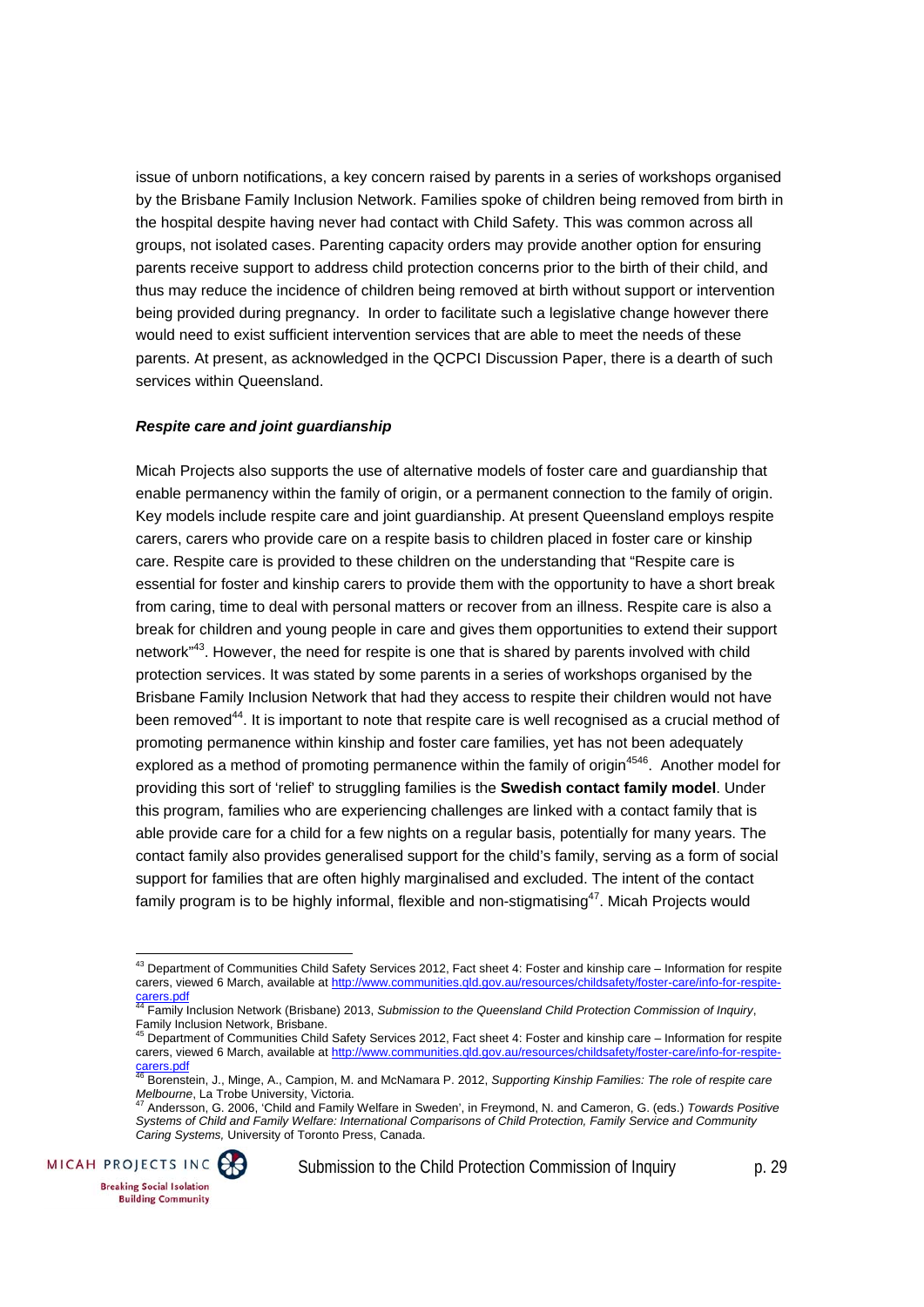support the extension of respite care and similar options to parents involved in the child protection system.

Joint guardianship is a concept that is familiar in the case of separated parents. Joint guardianship under the Joyce Model allows two individual people to share in the decision-making and care responsibilities for a child. Micah Projects would support the exploration of joint guardianship models to help support parents who, due to capacity, may need assistance to meet all their guardianship responsibilities. For example, joint guardianship models could allow for key decisions about a child to be made by another party when a parent is experiencing temporary periods of incapacity due to mental illness. They may also be of assistance for parents with disabilities who, while able to care for their children, may need further support around key areas of decision-making. A model that may be investigated further is that of California's joint guardianship laws. In California, joint guardianships are available when a custodial parent is diagnosed with a terminal illness. A joint guardianship permits parents to involve another person, selected by them, in the care of their children without completely relinquishing their own parental rights $48$ .

# **4.7 Parents rights**

*Relevant questions from the Discussion Paper:* 

 *Reforms to improve the current oversight and dispute resolution mechanisms of the child protection system* 

#### **Identified need for reform**

Micah Projects identified above that complaints and dispute resolution mechanisms that uphold the rights of parents and families are an essential characteristic of a responsive, efficient and effective child protection system.

The comments and feedback received from parents through forums held by the Family Inclusion Network Brisbane in late 2012, and presented to the Commission in January 2013, and the issues and questions raised through other submissions clearly indicate that the current oversight and complaints mechanisms and court model for child protection matters in Queensland is not meeting the needs or upholding the rights of vulnerable families and is reinforcing the power imbalance between these families and the child protection system.

It has been highlighted that the current system is adversarial and vulnerable families find the system confusing, disempowering and intimidating for both parents and children.

Further to this, Queensland's current expenditure on notifications and investigations is extremely costly, as outlined earlier in the submission.

 48 National Abandoned Infants Assistance Resource Centre 2000, *Summary of Joint Guardianship Statutes by States,*  University of California, Berkley.

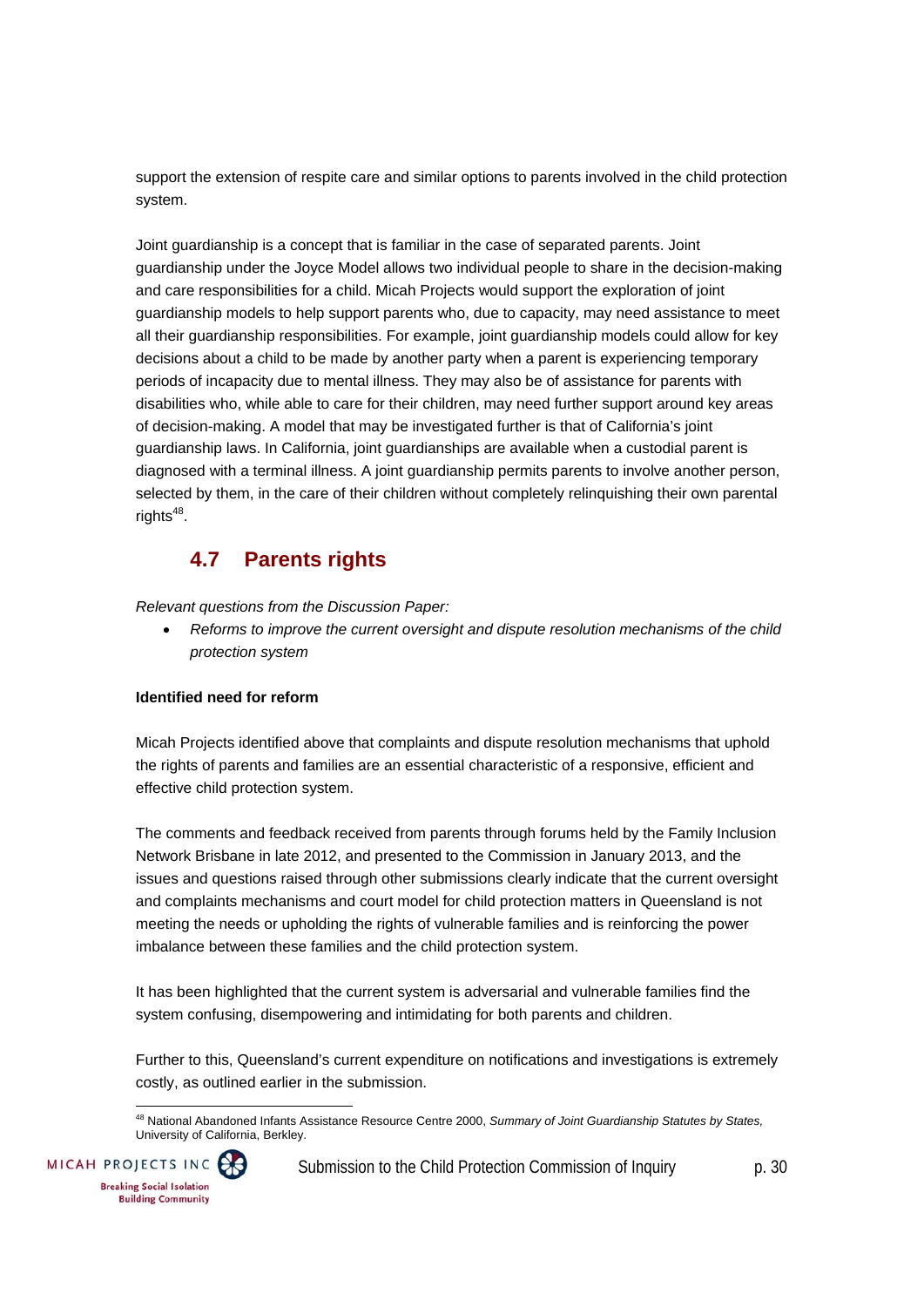The Inquiry, in its Discussion Paper, has queried the appropriateness and effectiveness of Queensland's current oversight mechanisms and dispute resolution processes. However, it has not considered the system's efficacy in meeting the needs of the family and child/ren and upholding their rights.

Micah Projects supports significant reform in these areas to reinstate the rights of children, parents and families and ensure a complaints and decision making process that is focussed on the wellbeing of the child and family.

The voices, needs and wellbeing of children, parents and families need to be at the heart of reform, given the long term and harmful impacts of Queensland and Australia's past mistakes in family support and child protection.

The current inadequacy and lack of availability of support services before, during and after child protection and/or court proceedings; parents' own lack of understanding of the system and their rights; and, the rules of evidence and procedures in child protection and court proceedings are fostering an environment in which parents and families feel disempowered.

Access to information, resources and support has clearly been highlighted by vulnerable families as a key determinant in their ability to navigate a complaint and dispute resolution system in which they face the possible removal of their child/ren.

The empowerment of families to fully participate in decisions that may adversely affect them is paramount to ensuring procedural fairness in Queensland's complaint and dispute resolution system.

In child protection matters, parents and children interact with the legal system at a time of great vulnerability. Walsh and Douglas (2011), in their research undertaken with community service providers and lawyers regarding advocacy in child protection matters, assert that, in addition to this vulnerability, "from a legal perspective, serious power imbalances exist between the parties in child protection matters". These issues make it difficult for parents and children to effectively advocate for themselves in child protection proceedings.<sup>49</sup>

Furthermore, they assert that "while the rules of evidence and procedure may be relaxed in court proceedings and tribunal hearings, the focus remains on 'winning and losing' in child protection matters, rather than on collaboration and problem solving.<sup>50</sup>

In Queensland, the dispute and complaints resolution systems currently being used, such as Family Group Meetings, are intended to maximise family involvement in decisions regarding how a child is to be cared for and protected. Feedback from parents through the Brisbane Family

<sup>49</sup> Doualas, H & Walsh, T. 2011, 'Lawyers, advocacy and child protection' Melbourne University Law Review, v. 35. p. 621. <sup>50</sup> Douglas, H & Walsh, T. 2011, 'Lawyers, advocacy and child protection' Melbourne University Law Review, v. 35. p. 623.

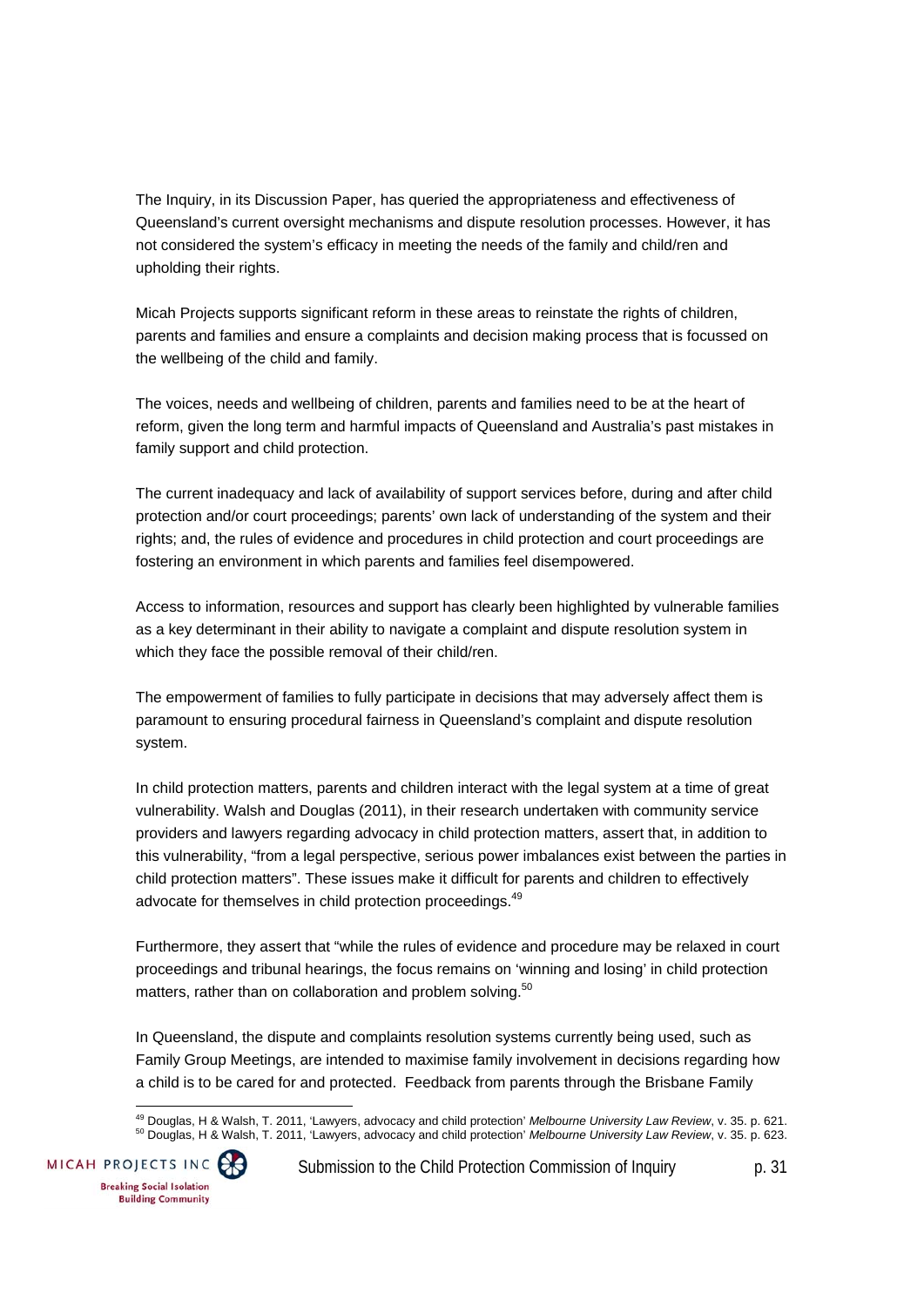Inclusion Network indicate that in practice this may not be happening. Indeed, Walsh and Douglas (2011) assert "Parents and children are often unaware of their rights to appeal or contest a decision, and are often in practice unable to navigate the relevant systems".<sup>51</sup>

"*Your rights aren't explained to you" ...(quote from parent, Family Inclusion Network forum, November 2012)* 

*"Parents should have the right to complain without feeling like they will be punished…"....(quote from parent, Family Inclusion Network forum, November 2012)* 

The Australian Government's Procedural Fairness Guidelines dictate that:

"Administrative power that affects rights and entitlements should be sufficiently defined to ensure the scope of the power is clear. Legislative provisions that give administrators illdefined and wide powers, delegate power to a person without setting criteria which that person must meet, or fail to provide for people to be notified of their rights of appeal against administrative decisions are of concern to the Senate Scrutiny of Bills Committee<sup>52</sup> and the Senate Standing Committee on Regulations and Ordinances.<sup>53</sup>

Reforms, examples and models within Australia and from overseas indicate the empowerment of families is a consistent theme in ensuring the efficacy of a child protection system, particularly if part of a paradigm shift towards a framework that priorities child and family wellbeing.

Drawing on previous submissions to the Inquiry and led by feedback received by parents on how their needs could be met and rights respected, Micah Projects makes the following recommendations for the oversight and complaints mechanisms and court models below**.**

#### **Recommendations**

#### **Readily accessible and easy to understand legal information and complaints procedures made available to parents**:

There has been consistent feedback from parents through the Family Inclusion Network that they aren't fully aware of their rights, how to make a complaint, or where to access support and information.



<sup>51</sup> Douglas, H & Walsh, T. 2011, 'Lawyers, advocacy and child protection' *Melbourne University Law Review*, v. 35. pp. 621-628.

<sup>52</sup> See for example, Senate Scrutiny of Bills Committee, Parliament of Australia, *The Work of the Committee during the 41st Parliament November 2004 – October 2007* (2008) at

http://www.aph.gov.au/senate/committee/scrutiny/work41/index.htm. The issues relate to (ii) of the Commitee's terms of reference to report on whether Bills 'make rights, liberties or obligations unduly dependent upon insufficiently defined administrative powers'.<br><sup>53</sup> See <u>http://www.aph.qov.au/senate/committee/reqord\_ctte/index.htm</u>.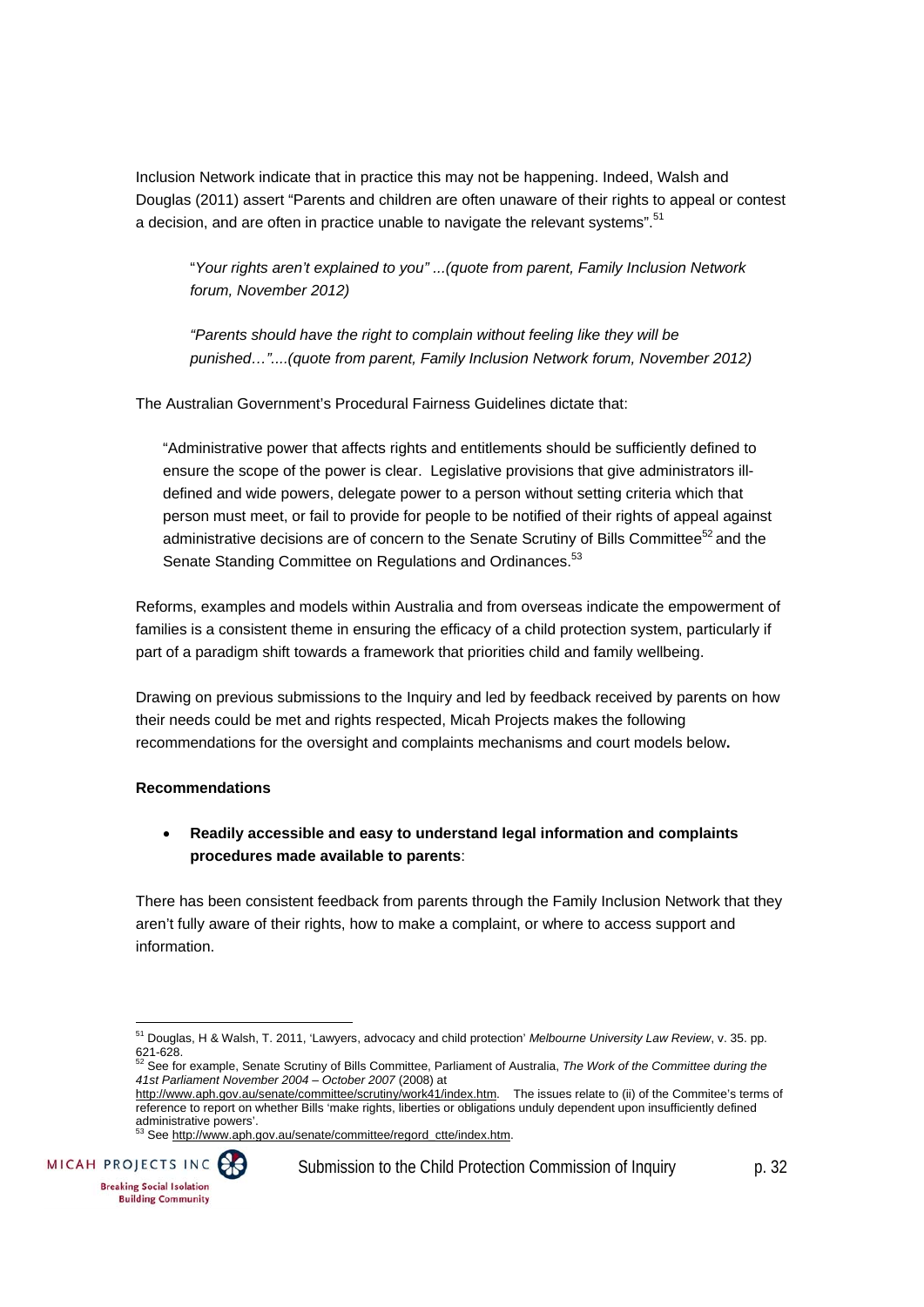Targeted resources for parents on their rights and how and where to get support need to be developed.

Information must be highly visible and accessible, come in varying formats and include clear explanations and easy to understand information about the process and the roles of everyone involved.

Parents have suggested easy to understand brochures and even a hotline.

Micah Projects would also recommend the development of guidance/a protocol for Child Safety Officers on supporting parents to engage with the child protection process.

### **Advocacy for parents: ongoing funding for advocacy services whether professional or voluntary, to support parents involved in child protection or judicial processes.**

The use of advocates for families to provide support during child protection or judicial processes is seen as essential to protecting the rights of families and achieving the best outcomes for children and families.

*"parents and children require specialist advocacy assistance in child protection matters if the best outcomes are to be achieved for each child".<sup>54</sup>*

Walsh and Douglas (2011) in their interviews with lawyers and community service providers, found there was strong consensus that the vast majority of parents who are forced to interact with child protection authorities are in need of an advocate to speak for them, and to assist them to feel empowered to participate in the process. Many felt that "parents without an advocate can unwittingly compromise their case during the initial stages of an investigation."<sup>55</sup>

This submission raised earlier the importance of partnering with parents to support a robust system and to ensure parents are empowered to participate in the child protection process.

Advocates can help parents navigate a system which many parents consider highly adversarial in nature. Advocates can support parents to be fully aware of their rights and the decisions affecting them. Advocates help to ensure the family's wellbeing remains central to decision making processes.

This support is particularly crucial in the current environment in which access to Legal Aid is determined through eligibility, probability and means tests.

35. p 624. 55 Douglas, H & Walsh, T. 2011, 'Lawyers, advocacy and child protection' *Melbourne University Law Review*, v. 35. p 630.



 54 Cited in Douglas, H & Walsh, T. 2011, 'Lawyers, advocacy and child protection' *Melbourne University Law Review*, v.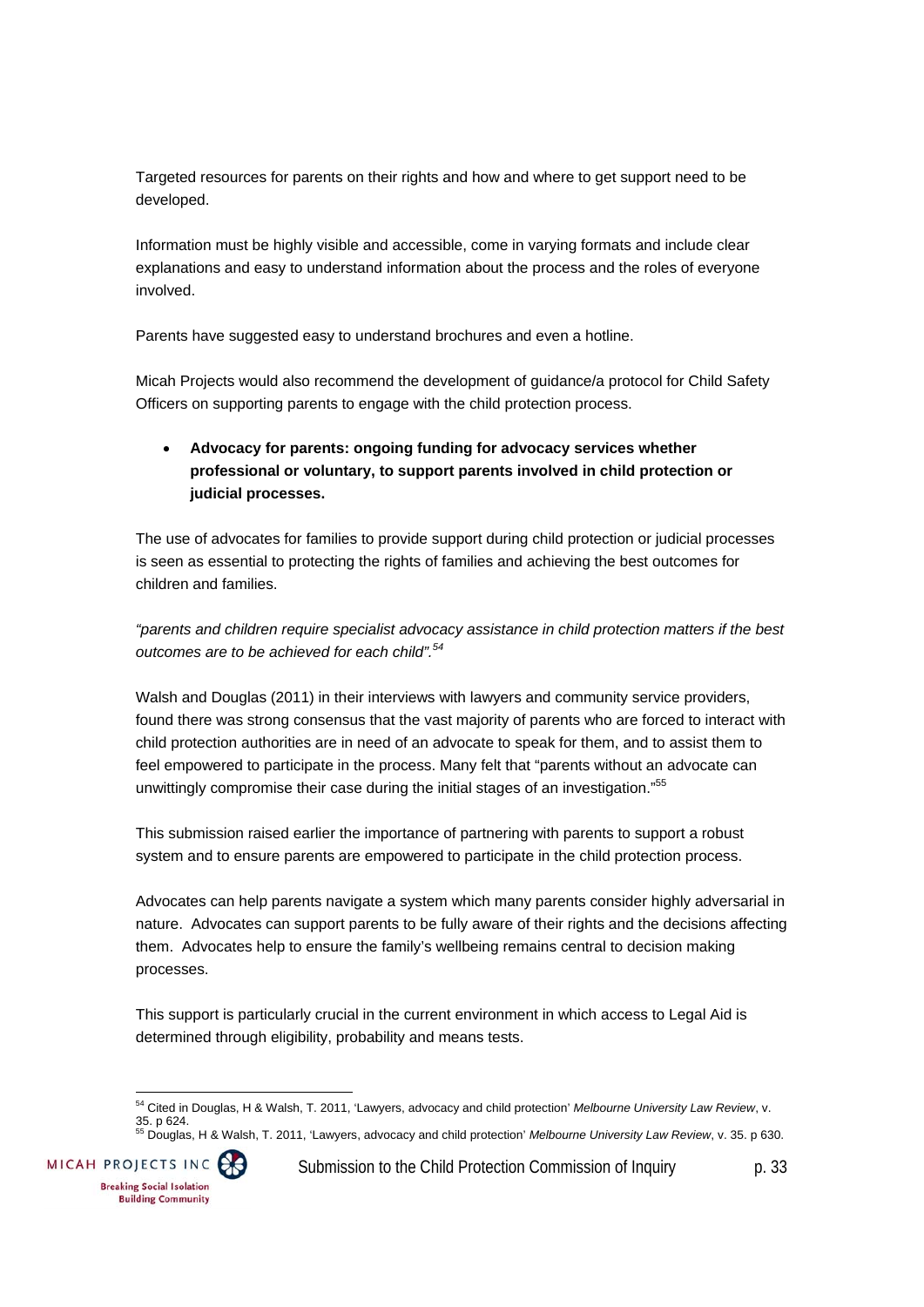In contested child protection hearings Legal Aid Queensland can only represent parents subject to a means test and a reasonable prospect of challenging an intrusive order and the capacity to demonstrate child abuse allegations are not substantiated, child protection concerns have been addressed or there is a suitable relative who can care for the child/ren. The requirements for legal representation for vulnerable families often mean that children are removed before help is received – further jeapordising their capacity to challenge an order in court.

Feedback from forums held by the Brisbane Family Inclusion Network in November 2012 indicated parents felt Legal Aid has limited experience and availability for child safety cases, and that the time taken for approval to be granted means it is not until children have already been removed and are in care that legal representation is available.

The Centre for Family Research at the University of Cambridge in the UK has developed a Protocol on Advice and Advocacy for Parents (Child Protection).

This Protocol recognizes that parents should routinely be given information about how they can access advice and advocacy services from the outset of any child protection inquiry. The rationale for doing this is an obvious one:

*"parents know more about their family than any professional could possibly know, and well-founded decisions about a child should draw upon this knowledge and understanding."* (Protocol, p.3)

Enactment of the protocol ensures that parents are empowered to participate in the child protection process from an informed position and it promotes good communication and a positive working relationship between parents and the child protection agency.

The enactment of a protocol which supports an advocacy network for parents and helps to ensure parents are empowered and actively participate in the child protection process is strongly supported. Resourcing must be made available to support such a network.

#### **Ombudsperson for parents and families with authority enacted through legislation and the powers to investigate at any stage of the child protection process**

"*Parents should have the right to complain without feeling like they will be punished...needs to be an external body to complain to and to investigate issues...somewhere to report inappropriate CSO behaviour."(Family Inclusion Network).* 

Micah Projects recommends the establishment of a specialised ombudsperson, specifically for parents and families in relation to child protection matters. The independent oversight of an authority with intrusive powers is essential, and with parents and families subject to decisions that may adversely affect them, parents require a targeted avenue to raise complaints.

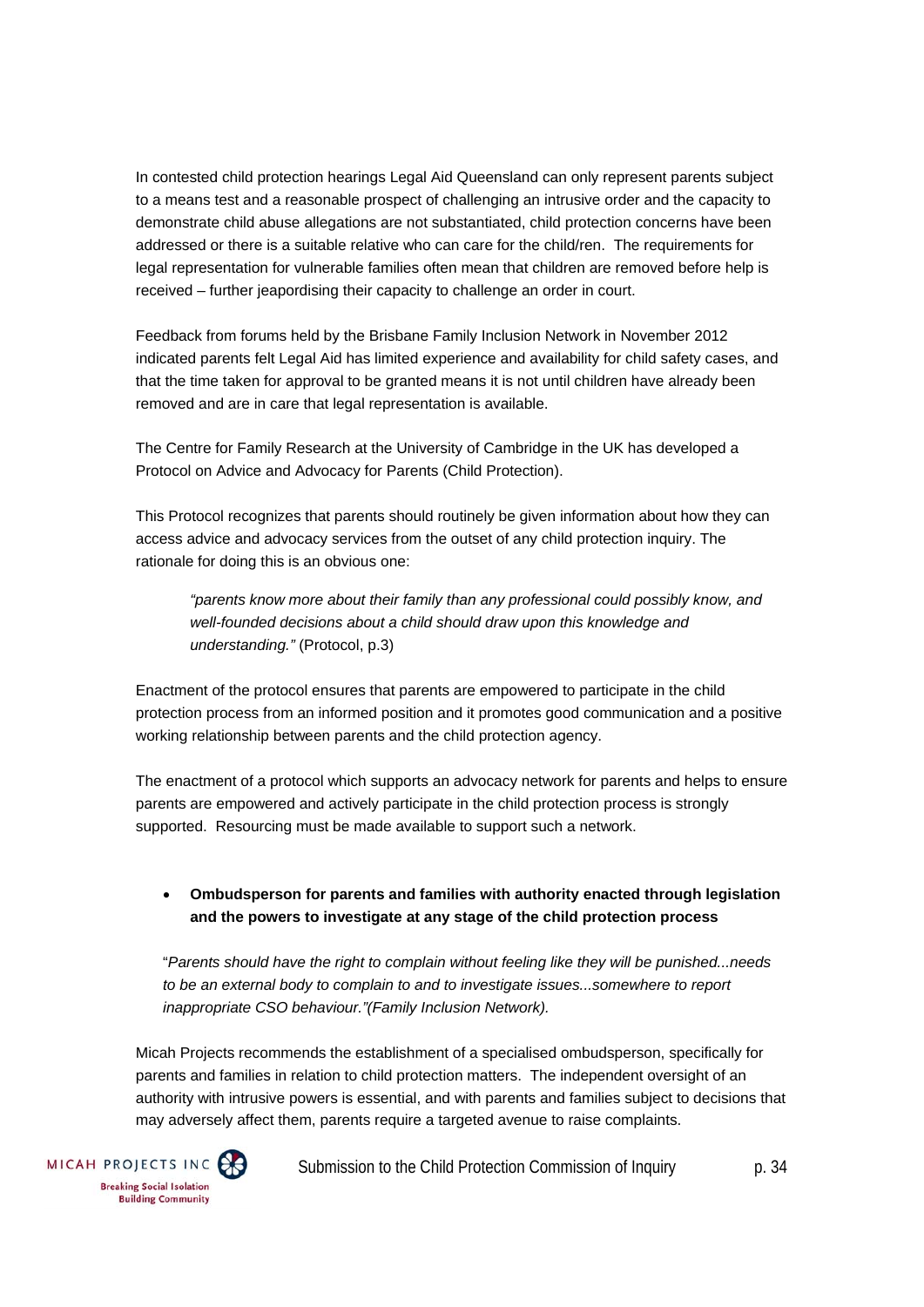The authority to investigate must be enacted through legislation. Currently, children can be removed from a family at any stage from first contact with the child protection system. It is therefore crucial that parents have the right to make a complaint to an independent authoritive power at any stage from first contact with the child protection system, and not be required to attempt to resolve with the Department first.

The environment in which parents are able to raise complaints is also crucial. Currently parents are required to make contact with a complaints officer at a Child Safety Centre and meet within that centre for further discussion. This process further reinforces any power imbalance parents may feel. In any contested issue people require a safe and respectful environment in which to offer or share an opinion on issues. An independent ombudsperson for parents can offer this environment.

In the United States, Children's Ombudsman Offices have been established at the state level in order to assist in providing oversight of children's services. While the purpose, responsibilities and duties of the Children's Ombudsman Office vary by state, all states handle and investigate complaints from citizens and families related to government services for children and families and commit to "protect the interests and rights of children and families – both individually and systemwide".<sup>56</sup>

In Minnesota the 'Office of the Ombudsperson for Families' has been established with the mission to "ensure that children and families are protected by law in all child placement proceedings conducted by public and private agencies".<sup>57</sup>

Parents can call the Ombudsperson at any time with a question or a complaint. The Office has been established directly to service multicultural groups in Minnesota.

Micah Projects supports the elements of the above model, with a wider scope for all parents/families involved in the child protection system.

#### **Amendments to legislation to enshrine parental rights and a child and family wellbeing focus across government**

Micah Projects supports the position put forward by the Brisbane Family Inclusion Network in January, to enshrine in legislation the principle that the system is "family focused and child centred". Parents' rights to information, maximum family involvement in decision-making, access to legal representation and redress when abuse of power or abuse of children occurs in care should all be enshrined in legislation.

 $\overline{a}$ 56National Conference of State Legislatures 2013, *Children's Ombudsman Offices / Office of the Child Advocate*, viewed 5 March 2013, http://www.ncsl.org/issues-research/human-services/childrens-ombudsman-offices.aspx 57 See the website of the State of Minnesota, Office of Ombudsman for Families, viewed 5 March 2012 http://www.ombudsfamilies.state.mn.us/index.html

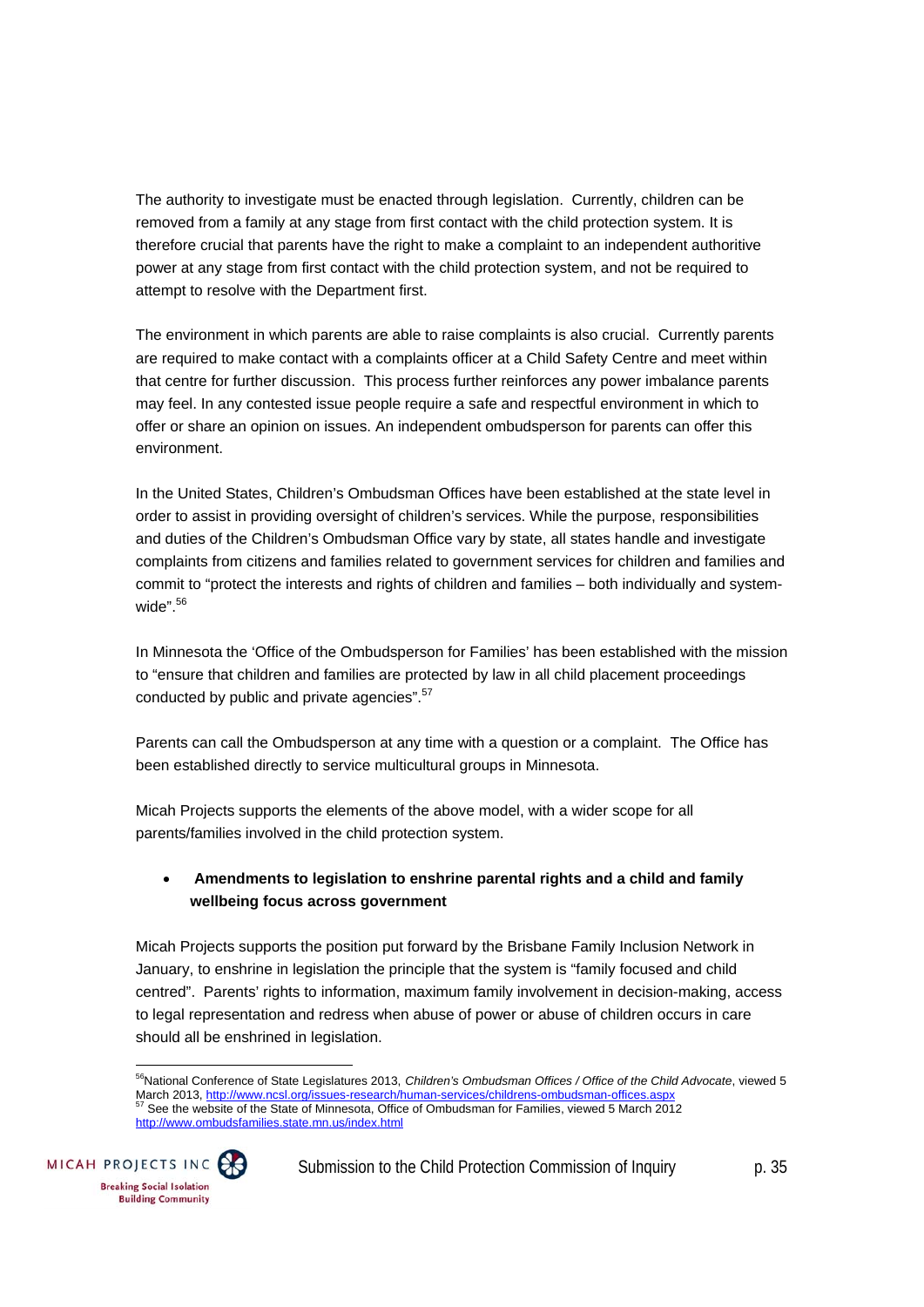Amendments must be made to legislation to signal a long-term commitment to achieving outcomes for vulnerable children and protecting parental rights.

This would include investigating the current complaints and dispute resolution systems and identifying the most appropriate process to enable maximum family involvement in decision making. Further, the development of case plans in Family Group Meetings should be one of the first steps upon a notification being received and certainly before any mechanism that allows for the removal of a child prior to judicial proceedings. Feedback from parents through the Brisbane Family Inclusion Network reveals that parents often reported feelings of being coerced into voluntarily agreeing to relinquish guardianship with no access to information, their rights or representation.

Furthermore, amendments to legislation should recognise a shared commitment to child and family outcomes across government, creating accountability for delivering outcomes across agencies and mandating cross-agency reporting.

As mentioned above we recommend an independent Ombudsperson for parents whose authority is established through legislation.

Without adequate legislation to support the rights of children, parents and families in a situation that will potentially adversely affect the family, the best outcomes for the child and family can be sidelined and procedural fairness can be jeopardised.

#### **Amendments to judicial processes to ensure parents are recognised as consumers (or clients) as well as children, and increased specialisation in courts**

The current judicial system needs to be reformed to ensure it recognises parents as consumers (or clients) as well as children. As outlined earlier parents must currently first pass a test of probability of winning before Legal Aid is offered. This often means that parents are not adequately represented and are not participating fully in the judicial process.

Furthermore we need to explore specialisation within the court system. There should be research into and the development of strategies for the better integration of matters that cut across different court systems, for example domestic violence, child abuse or neglect and family court related matters. Examples exist, particularly in the United States. In a document outlining protocols for 'Working with the Courts in Child Protection 'The Hon W, G. Jones asserts:

"an integrated and comprehensive approach to the complex problems of families involved with child protective services and the courts is critical to achieving safety and permanency for children" (p. 71).

'Family Courts' have been implemented in several U.S. states. Family Courts are characterised by:

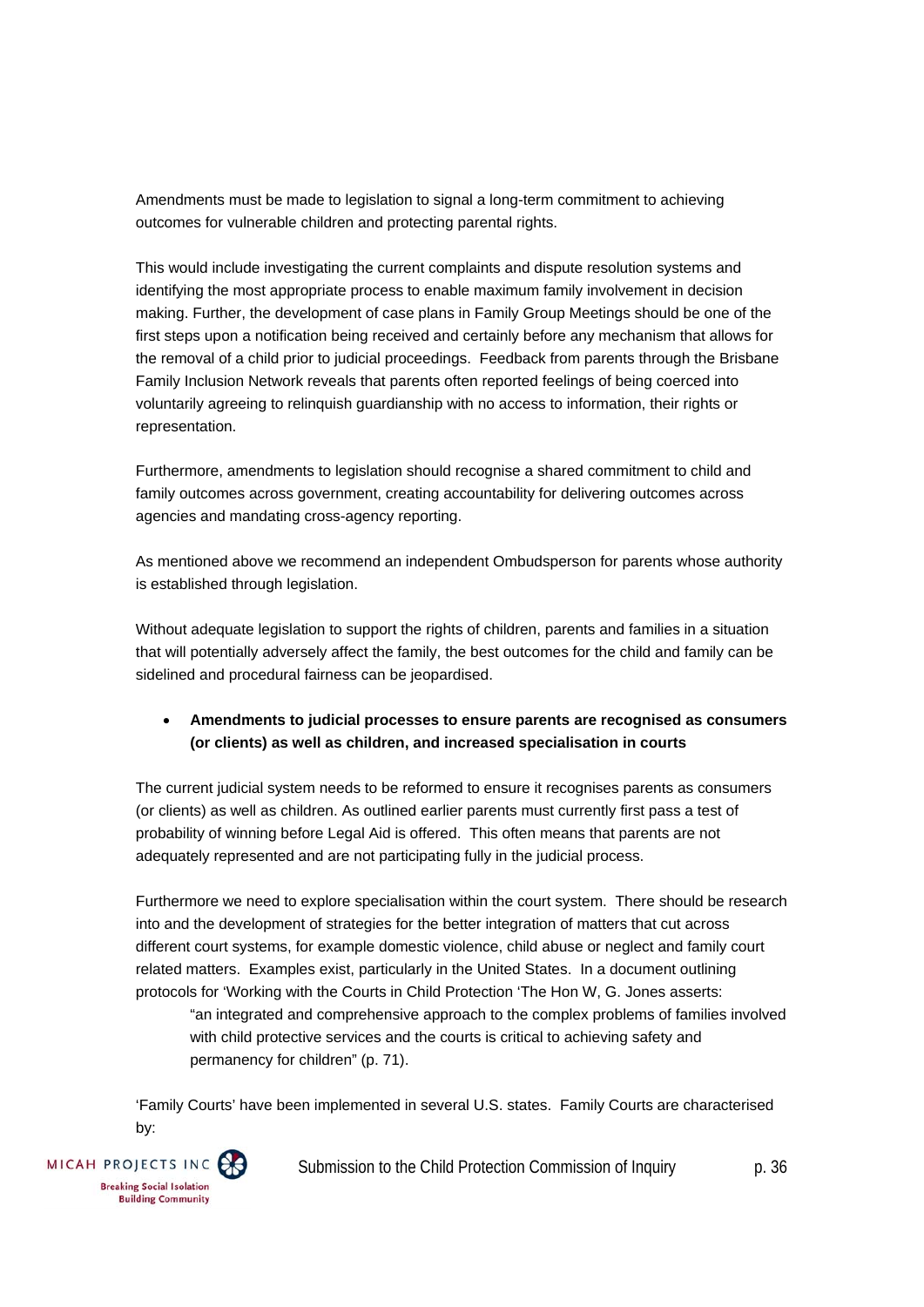- Case management practices that expedite the resolution of cases;
- Specialized services;
- Coordination of all cases involving the same family, often before the same judge;
- Extensive use of alternative dispute resolution methodologies;
- Reduced court appearances;
- Enhanced training for judicial officers;
- A commitment to providing participants with good customer service.

Family courts also consider the need for specialised intervention services.<sup>58</sup>

As outlined earlier the current Family Group Meeting as an alternative dispute resolution option is not being utilised as per its original intent. It should be held as early as possible and each party should have support to enable collaborative decision making. The Family Group Meeting process in New Zealand needs to be revisited as a preferable model.

The idea of the Court having an active case management role (along the lines of the system currently being proposed in New South Wales) should be explored. This will mean the immediate availability of funded services to enable the case plan to be implemented.

The current Queensland Civil and Administrative Tribunal review process also needs to be improved. Clear advice must be given to parents about the opportunity to seek a review of a decision and some extension beyond the 28 days needs to be given to parents to allow them sufficient time to appeal a decision.

# **4.8 Forgotten Australians – historical abuse**

Micah Projects, since its inception, has worked in partnership with Forgotten Australians to seek justice for the abuse many experienced as children. Over the course of fourteen years of work with Forgotten Australians and Former Child Migrants, the organisation has developed a growing understanding of the experience of these two groups. It is critical that the often negative and longstanding consequences of the treatment and care experienced by children in out-of-home care and child migrants to Australia, under approved schemes, is recognised. Documented stories tell of widespread neglect, abuse and assault across institutions, across States and across the government, religious and other care providers $59$ 

Many people who lived in 'approved care' may have continued and significant needs that relate to their childhood experiences. The range of issues often faced by adults who have lived such negative childhood experiences includes:

struggling with their sense of identity, because of upheaval and trauma in formative years

*Forgotten Australians Revisited: Report on the progress with the implementation of the recommendations of the Lost Innocents and Forgotten Australians,* Commonwealth of Australia, Canberra.



 <sup>58</sup> Office on Child Abuse and Neglect, Children's Bureau 2006, Working with the Courts in Child Protection, viewed 12 March 2013, https://www.childwelfare.gov/pubs/usermanuals/courts/chaptertwo.cfm<br><sup>59</sup> Senate Community Affairs References Committee Secretariat, Parliament of Australia 2009, *Lost Innocents and*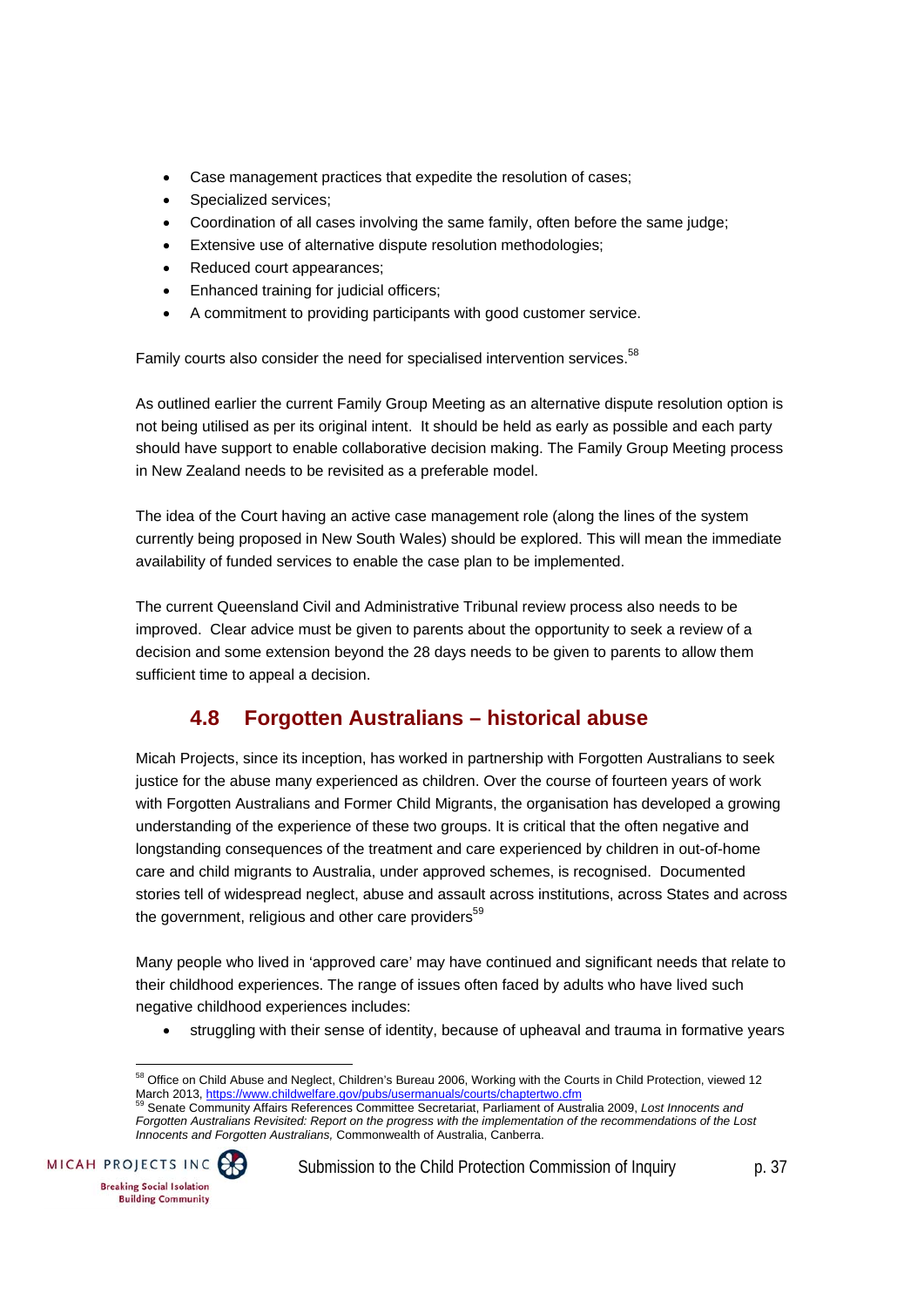- loss of contact with family members
- feeling dislocated, with no sense of place or community
- family and relationship breakdown and domestic violence, crime and violence, and substance abuse
- significant intergenerational impacts of unresolved childhood trauma, with some families repeatedly coming into contact with the statutory child protection system $60$ .

This final point is a significant one. The Forgotten Australians report in 2004 outlined not only how complex and varied the long term impact of a childhood spent in institutional care can be for the care leaver, but also that their children and families have also felt the impact, which can then flow through to future generations $<sup>61</sup>$ .</sup>

It is critical that the Commission of Inquiry consider the experiences of Forgotten Australians and Former Child Migrants. The learnings from this chapter in history must inform the development of a new child protection system in Queensland.

# **5. Recommendations**

The following is a summary of the recommendations made throughout this submission.

- A family service approach to the child protection system
- Implementation of essential elements of partnerships in the child protection system
	- o Shared vision
	- o Culture change
	- o Local area and planning with an integrated governance model
	- o Reform to funding and accountability arrangements
	- o Strong leadership
	- o Partnership with parents
- A single government intake system for statutory child protection concerns with the capacity for differential response
- The establishment of a specialist intake point for domestic violence related matters
- The establishment of a specialist intake point for sexual abuse related matters
- The secondary service system must have a number of easily accessible entry points that are visible and accessible and where immediate help can be obtained
- Support voluntary self-referral to the secondary service system
- Provide additional transitional funding to make the move from an over investment in tertiary services across to secondary services in anticipation of equivalent savings at the tertiary end being achieved in the next 5-10 years

*Forgotten Australians Revisited: Report on the progress with the implementation of the recommendations of the Lost Innocents and Forgotten Australians,* Commonwealth of Australia, Canberra.



 60 Senate Community Affairs References Committee Secretariat, Parliament of Australia 2001, *Lost Innocents: Righting the Record: Report on Child Migration,* Commonwealth of Australia, Canberra. <sup>61</sup> 61 Senate Community Affairs References Committee Secretariat, Parliament of Australia 2009, *Lost Innocents and*